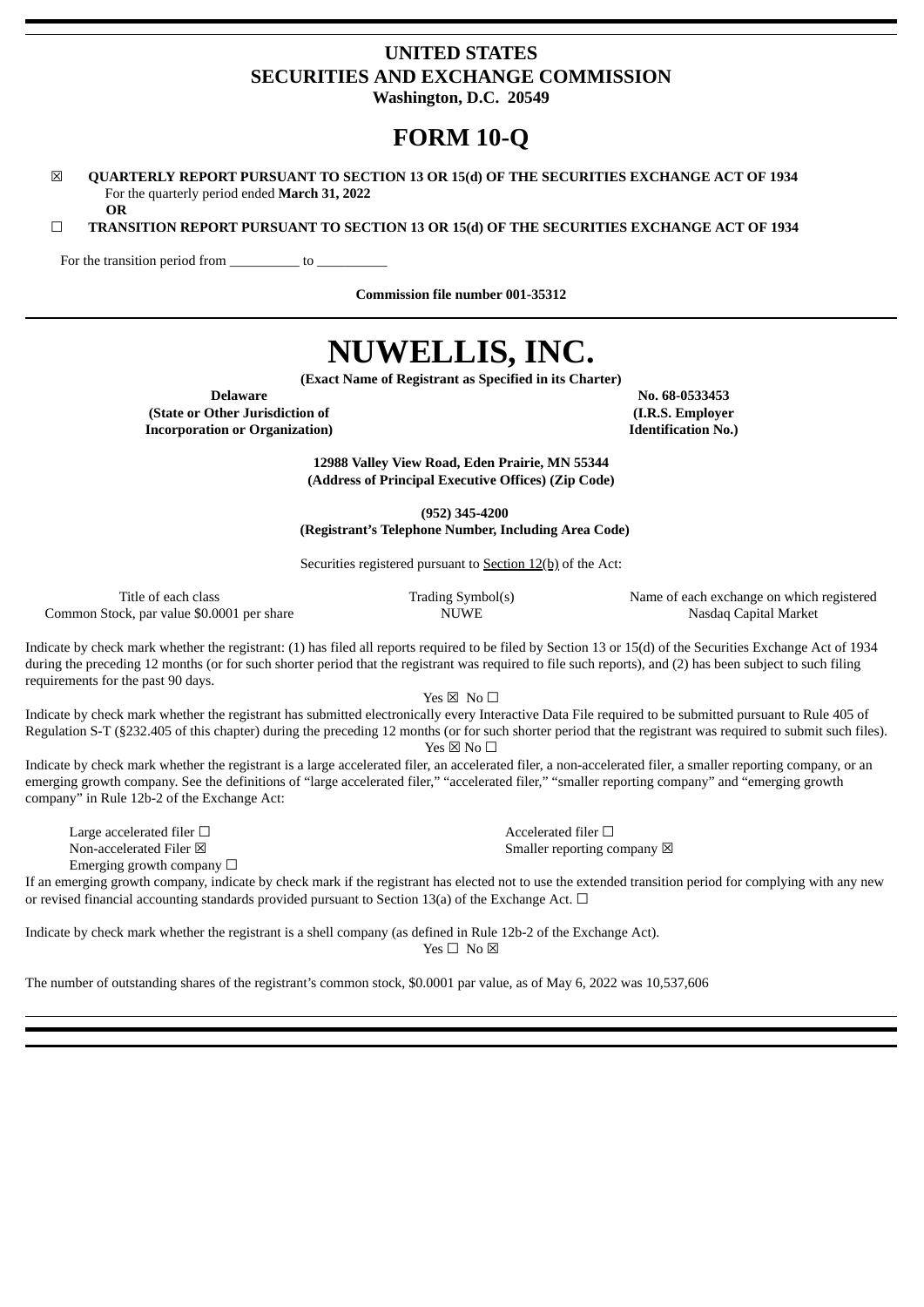# **TABLE OF CONTENTS**

# <span id="page-1-0"></span>**PART I—FINANCIAL INFORMATION**

| Item 1  | <b>Financial Statements</b>                                                                  | 3  |
|---------|----------------------------------------------------------------------------------------------|----|
|         | <b>Condensed Consolidated Balance Sheets</b>                                                 |    |
|         | <b>Condensed Consolidated Statements of Operations</b>                                       |    |
|         | <b>Condensed Consolidated Statements of Stockholders' Equity</b>                             |    |
|         | <b>Condensed Consolidated Statements of Cash Flows</b>                                       | 6  |
|         | <b>Notes to Condensed Consolidated Financial Statements</b>                                  |    |
| Item 2  | <b>Management's Discussion and Analysis of Financial Condition and Results of Operations</b> | 12 |
| Item 3  | Quantitative and Qualitative Disclosures About Market Risk                                   | 17 |
| Item 4  | <b>Controls and Procedures</b>                                                               | 17 |
|         | <b>PART II-OTHER INFORMATION</b>                                                             |    |
| Item 1  | <b>Legal Proceedings</b>                                                                     | 17 |
| Item 1A | <b>Risk Factors</b>                                                                          | 17 |
| Item 2  | <b>Unregistered Sales of Equity Securities and Use of Proceeds</b>                           | 18 |
| Item 3  | <b>Defaults Upon Senior Securities</b>                                                       | 18 |
| Item 4  | <b>Mine Safety Disclosures</b>                                                               | 18 |
| Item 5  | <b>Other Information</b>                                                                     | 18 |
| Item 6  | <b>Exhibits</b>                                                                              | 18 |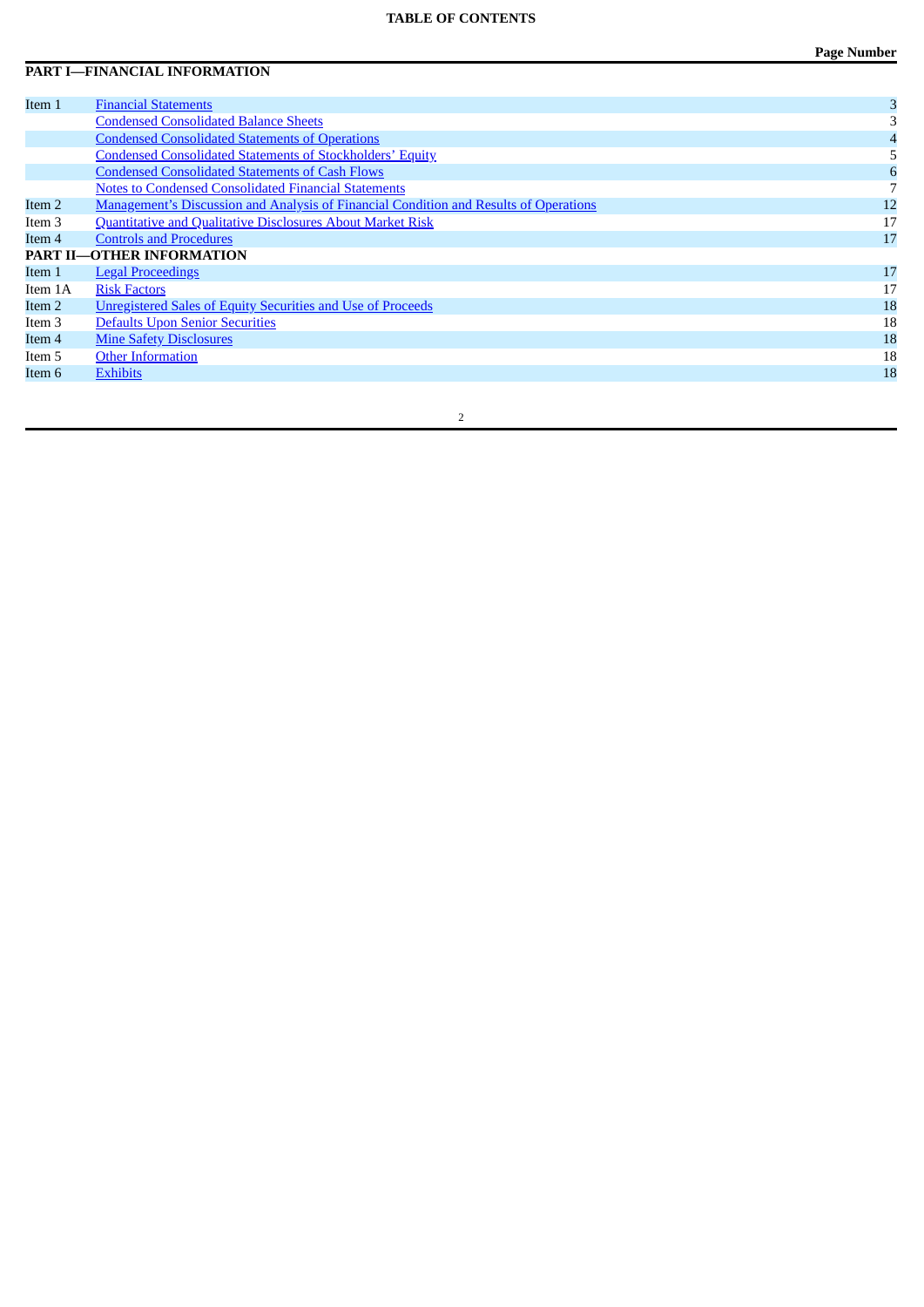# <span id="page-2-1"></span><span id="page-2-0"></span>**PART I—FINANCIAL INFORMATION ITEM 1. FINANCIAL STATEMENTS NUWELLIS, INC. AND SUBSIDIARY** *Condensed Consolidated Balance Sheets* (In thousands, except share and per share amounts)

|                                    | March 31.<br>2022 |               | December 31,<br>2021 |
|------------------------------------|-------------------|---------------|----------------------|
| <b>ASSETS</b>                      | (unaudited)       |               |                      |
| <b>Current assets</b>              |                   |               |                      |
| Cash and cash equivalents          | \$<br>19,300      | <sup>\$</sup> | 24,205               |
| Accounts receivable                | 951               |               | 750                  |
| Inventories                        | 3,294             |               | 2,843                |
| Other current assets               | 350               |               | 328                  |
| Total current assets               | 23,895            |               | 28,126               |
| Property, plant and equipment, net | 1,153             |               | 1,188                |
| Operating lease right-of-use asset | 1,038             |               | 1,082                |
| Other assets                       | 21                |               | 21                   |
| <b>TOTAL ASSETS</b>                | 26,107            |               | 30,417               |

# **LIABILITIES AND STOCKHOLDERS' EQUITY**

| <b>Current liabilities</b>                   |             |    |       |
|----------------------------------------------|-------------|----|-------|
| Accounts payable                             | \$<br>1.797 | S. | 1,414 |
| Accrued compensation                         | 1,335       |    | 1,664 |
| Current portion of operating lease liability | 181         |    | 167   |
| Current portion of finance lease liability   | 24          |    | 26    |
| Other current liabilities                    | 55          |    | 36    |
| <b>Total current liabilities</b>             | 3.392       |    | 3,307 |
| Operating lease liability                    | 909         |    | 956   |
| Finance lease liability                      | 22          |    | 28    |
| Other long-term liability                    | 71          |    | 179   |
| <b>Total liabilities</b>                     | 4,394       |    | 4,470 |
|                                              |             |    |       |

Commitments and contingencies

# **Stockholders' equity**

| Series A junior participating preferred stock as of March 31, 2022 and December 31, 2021, par value \$0.0001 per    |            |            |
|---------------------------------------------------------------------------------------------------------------------|------------|------------|
| share; authorized 30,000 shares, none outstanding                                                                   |            |            |
| Series F convertible preferred stock as of both March 31, 2022 and December 31, 2021, par value \$0.0001 per share; |            |            |
| authorized 127 shares, issued and outstanding 127 shares                                                            |            |            |
| Preferred stock as of both March 31, 2022 and December 31, 2021, par value \$0.0001 per share; authorized           |            |            |
| 39,969,873 shares, none outstanding                                                                                 |            |            |
| Common stock as of March 31, 2022 and December 31, 2021, par value \$0.0001 per share; authorized 100,000,000       |            |            |
| shares, issued and outstanding 10,537,606 shares                                                                    |            |            |
| Additional paid-in capital                                                                                          | 279,114    | 278,873    |
| Accumulated other comprehensive income:                                                                             |            |            |
| Foreign currency translation adjustment                                                                             | (13)       | (11)       |
| Accumulated deficit                                                                                                 | (257, 389) | (252, 916) |
| Total stockholders' equity                                                                                          | 21,713     | 25,947     |
| TOTAL LIABILITIES AND STOCKHOLDERS' EQUITY                                                                          | 26,107     | 30,417     |
|                                                                                                                     |            |            |

See notes to the condensed consolidated financial statements.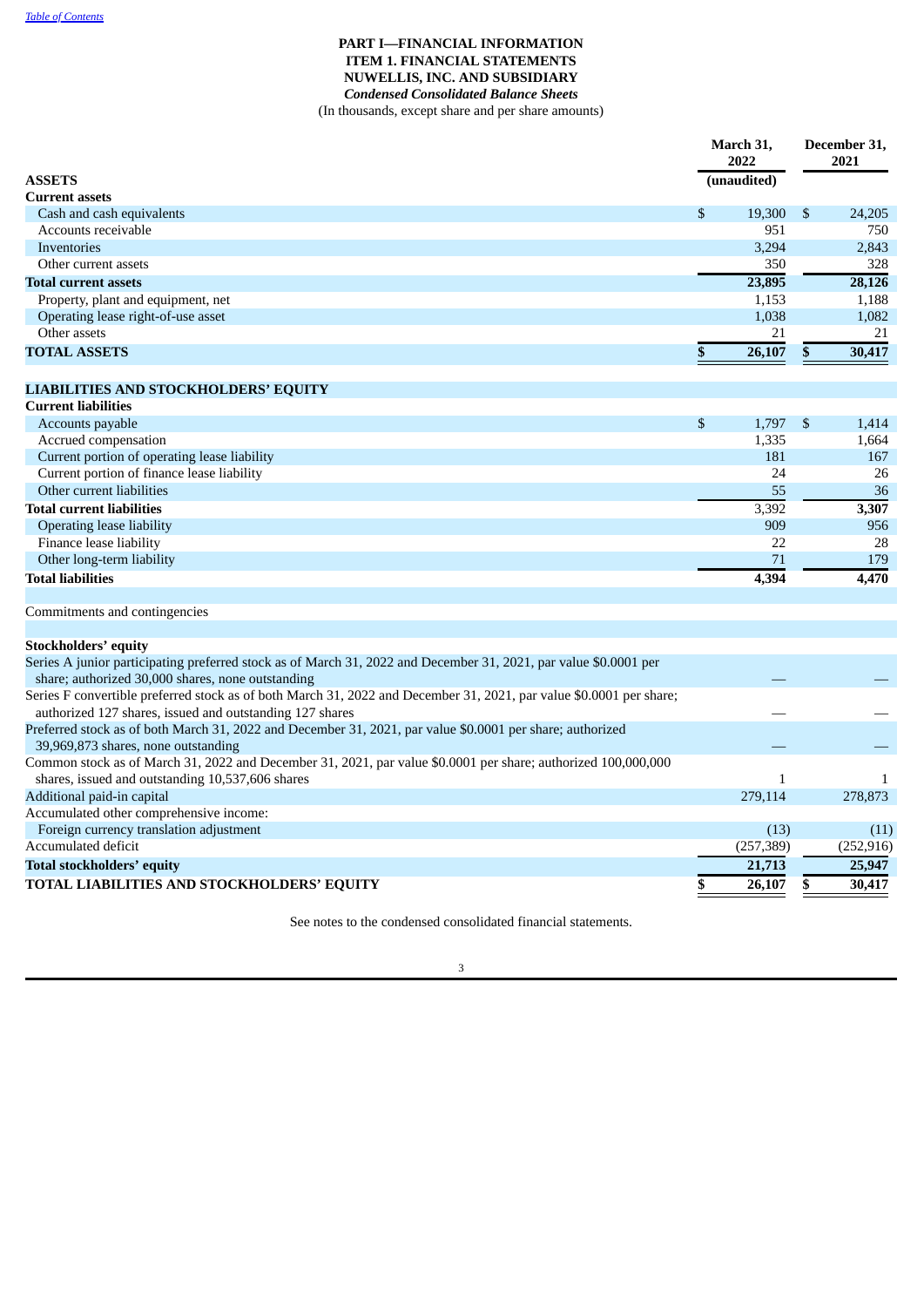# <span id="page-3-0"></span>**NUWELLIS, INC. AND SUBSIDIARY** *Condensed Consolidated Statements of Operations and Comprehensive Loss* **(Unaudited)** (In thousands, except per share amounts)

|                                                         |                | Three months ended<br>March 31, |  |
|---------------------------------------------------------|----------------|---------------------------------|--|
|                                                         | 2022           | 2021                            |  |
| <b>Net sales</b>                                        | \$<br>1,926    | $\mathbb{S}$<br>1,918           |  |
| Cost of goods sold                                      | 824            | 952                             |  |
| Gross profit                                            | 1,102          | 966                             |  |
| <b>Operating expenses:</b>                              |                |                                 |  |
| Selling, general and administrative                     | 4,412          | 5,237                           |  |
| Research and development                                | 1,106          | 947                             |  |
| Total operating expenses                                | 5,518          | 6,184                           |  |
| Loss from operations                                    | (4, 416)       | (5,218)                         |  |
| Other income (expense), net                             | (55)           | (1)                             |  |
| Loss before income taxes                                | (4, 471)       | (5,219)                         |  |
| Income tax expense                                      | (2)            | (2)                             |  |
| <b>Net loss</b>                                         | (4, 473)       | (5,221)<br>\$.                  |  |
|                                                         |                |                                 |  |
| Basic and diluted loss per share                        | \$<br>(0.42)   | \$<br>(1.62)                    |  |
|                                                         |                |                                 |  |
| Weighted average shares outstanding - basic and diluted | 10,538         | 3,242                           |  |
|                                                         |                |                                 |  |
| Other comprehensive loss:                               |                |                                 |  |
| Unrealized foreign currency translation adjustments     | \$<br>(2)      | (3)<br>\$                       |  |
| <b>Total comprehensive loss</b>                         | \$<br>(4, 475) | (5,224)<br>S.                   |  |
|                                                         |                |                                 |  |

See notes to the condensed consolidated financial statements.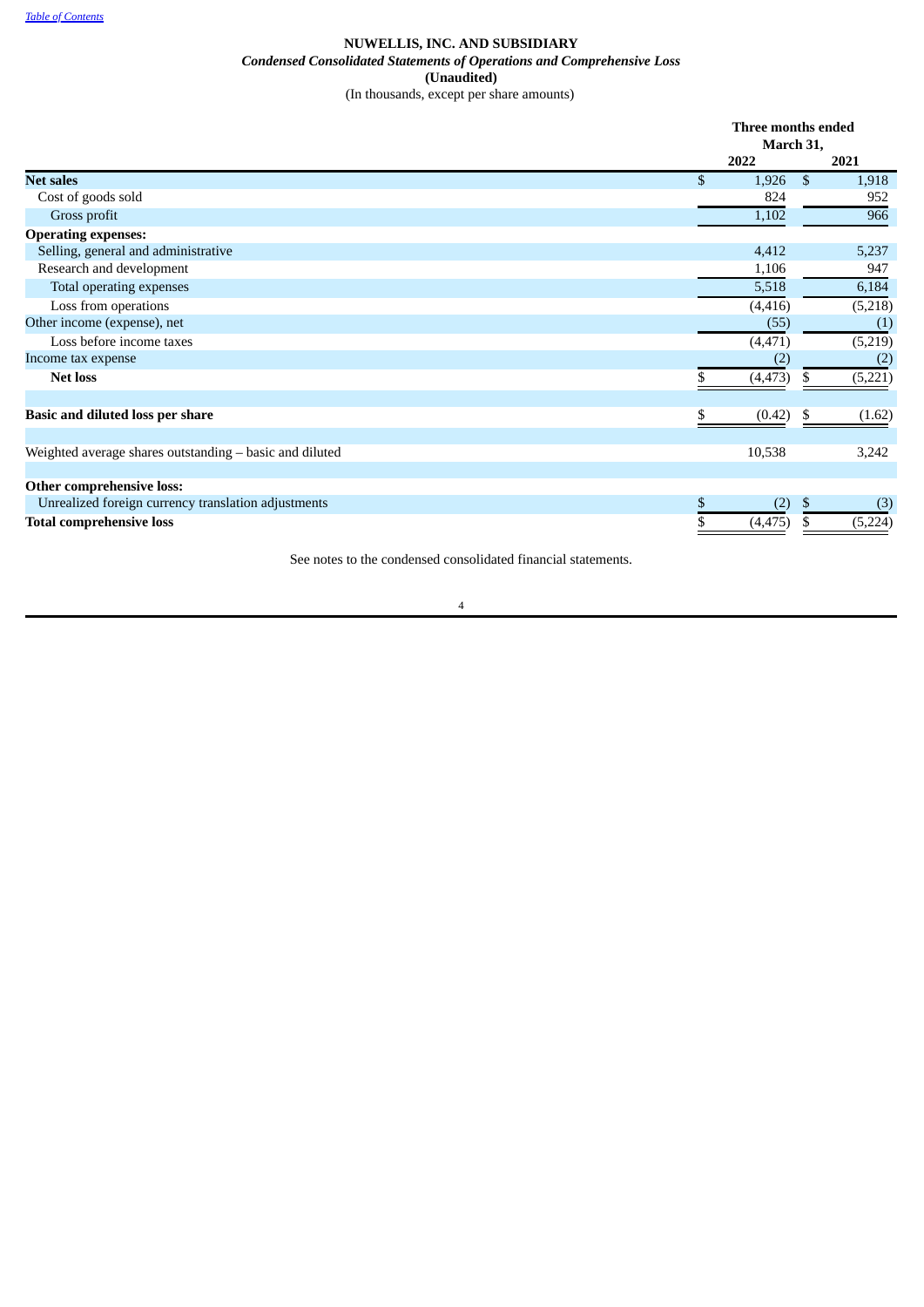# **NUWELLIS, INC. AND SUBSIDIARY** *Condensed Consolidated Statements of Stockholders' Equity* **(Unaudited)**

<span id="page-4-0"></span>(In thousands, except share amounts)

|                                                       | Outstanding<br><b>Shares of</b><br>Common<br><b>Stock</b> |              | Common<br><b>Stock</b> | <b>Additional</b><br>Paid in<br><b>Capital</b> |              | <b>Accumulated</b><br>Other<br>Comprehensive<br>Income        |              | <b>Accumulated</b><br><b>Deficit</b> |               | Stockholders'<br><b>Equity</b> |
|-------------------------------------------------------|-----------------------------------------------------------|--------------|------------------------|------------------------------------------------|--------------|---------------------------------------------------------------|--------------|--------------------------------------|---------------|--------------------------------|
| <b>Balance December 31, 2020</b>                      | 2,736,060                                                 | $\mathbf{s}$ |                        | \$<br>249,663                                  | \$           | (7)                                                           | $\mathbf{s}$ | (233, 338)                           | <sup>\$</sup> | 16,318                         |
| Net loss                                              |                                                           |              |                        |                                                |              |                                                               |              | (5,221)                              |               | (5,221)                        |
| Unrealized foreign currency translation<br>adjustment |                                                           |              |                        |                                                |              | (3)                                                           |              |                                      |               | (3)                            |
| Stock-based compensation, net                         |                                                           |              |                        | 355                                            |              |                                                               |              |                                      |               | 355                            |
| Issuance of common, net                               | 3,795,816                                                 |              |                        | 18,902                                         |              |                                                               |              |                                      |               | 18,902                         |
| <b>Exercise of warrants</b>                           | 66                                                        |              |                        |                                                |              |                                                               |              |                                      |               |                                |
| <b>Balance March 31, 2021</b>                         | 6,531,942                                                 | S.           |                        | 268,921                                        |              | (10)                                                          | S.           | (238, 559)                           | S.            | 30,352                         |
|                                                       | Outstanding<br><b>Shares of</b><br>Common<br><b>Stock</b> |              | Common<br><b>Stock</b> | <b>Additional</b><br>Paid in<br><b>Capital</b> |              | <b>Accumulated</b><br>Other<br>Comprehensive<br><b>Income</b> |              | <b>Accumulated</b><br><b>Deficit</b> |               | Stockholders'<br><b>Equity</b> |
| <b>Balance December 31, 2021</b>                      | 10,537,606                                                | $\mathbf{s}$ |                        | \$<br>278,873                                  | $\mathbf{s}$ | (11)                                                          | $\mathbf{s}$ | (252, 916)                           | <sup>\$</sup> | 25,947                         |
| Net loss                                              |                                                           |              |                        |                                                |              |                                                               |              | (4, 473)                             |               | (4, 473)                       |
| Unrealized foreign currency translation<br>adjustment |                                                           |              |                        |                                                |              | (2)                                                           |              |                                      |               | (2)                            |
| Stock-based compensation, net                         |                                                           |              |                        | 241                                            |              |                                                               |              |                                      |               | 241                            |
| <b>Balance March 31, 2022</b>                         | 10,537,606                                                | \$.          |                        | \$<br>279,114                                  |              | (13)                                                          | S            | (257, 389)                           |               | 21,713                         |

See notes to the condensed consolidated financial statements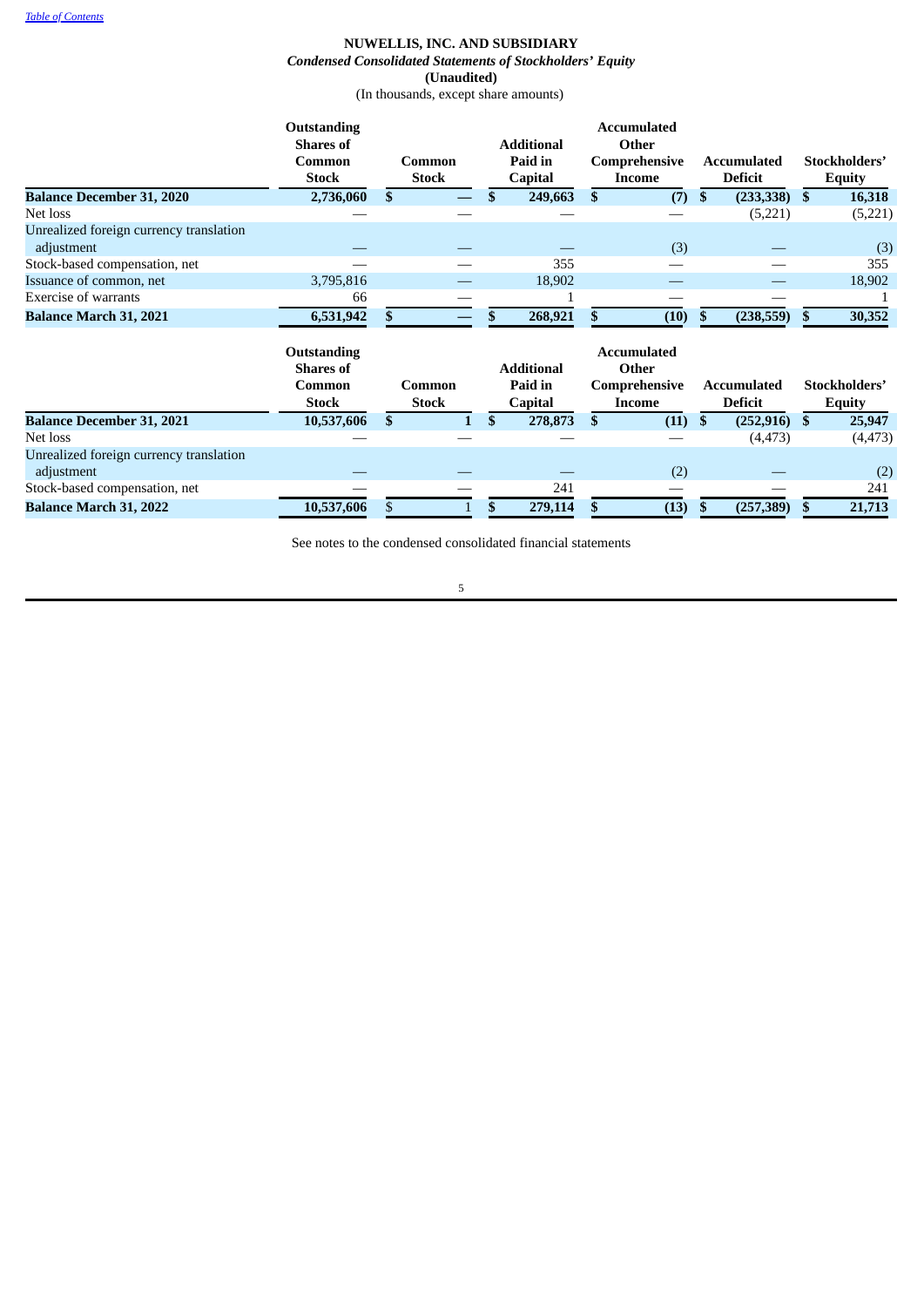# <span id="page-5-0"></span>**NUWELLIS, INC. AND SUBSIDIARY** *Condensed Consolidated Statements of Cash Flows* **(Unaudited)** (in thousands)

|                                                                               |                    | Three months ended<br>March 31, |
|-------------------------------------------------------------------------------|--------------------|---------------------------------|
|                                                                               | 2022               | 2021                            |
| <b>Operating Activities:</b>                                                  |                    |                                 |
| <b>Net loss</b>                                                               | \$<br>$(4,473)$ \$ | (5,221)                         |
| Adjustments to reconcile net loss to cash flows used in operating activities: |                    |                                 |
| Depreciation and amortization                                                 | 105                | 126                             |
| Stock-based compensation expense, net                                         | 241                | 355                             |
| Changes in operating assets and liabilities:                                  |                    |                                 |
| Accounts receivable                                                           | (201)              | (14)                            |
| Inventory                                                                     | (451)              | (89)                            |
| Other current assets                                                          | (22)               | (132)                           |
| Other assets and liabilities                                                  | (80)               | 24                              |
| Accounts payable and accrued expenses                                         | 54                 | (431)                           |
| Net cash used in operating activities                                         | (4,827)            | (5, 382)                        |
| <b>Investing Activities:</b>                                                  |                    |                                 |
| Purchases of property and equipment                                           | (70)               | (56)                            |
| Net cash used in investing activities                                         | (70)               | (56)                            |
| <b>Financing Activities:</b>                                                  |                    |                                 |
| Proceeds from public stock offerings, net                                     |                    | 18,902                          |
| Proceeds from warrant exercises                                               |                    | 1                               |
| Payments on finance lease liability                                           | (6)                | (6)                             |
| Net cash provided (used in) by financing activities                           | (6)                | 18,897                          |
| Effect of exchange rate changes on cash                                       | (2)                | (3)                             |
| Net increase (decrease) in cash and cash equivalents                          | (4,905)            | 13,456                          |
| Cash and cash equivalents - beginning of period                               | 24,205             | 14,437                          |
| Cash and cash equivalents - end of period                                     | 19,300<br>\$       | 27,893<br>\$                    |
|                                                                               |                    |                                 |
| <b>Supplemental cash flow information</b>                                     |                    |                                 |
| Inventory transferred to property, plant and equipment                        | \$                 | 89<br>\$                        |

See notes to the condensed consolidated financial statements.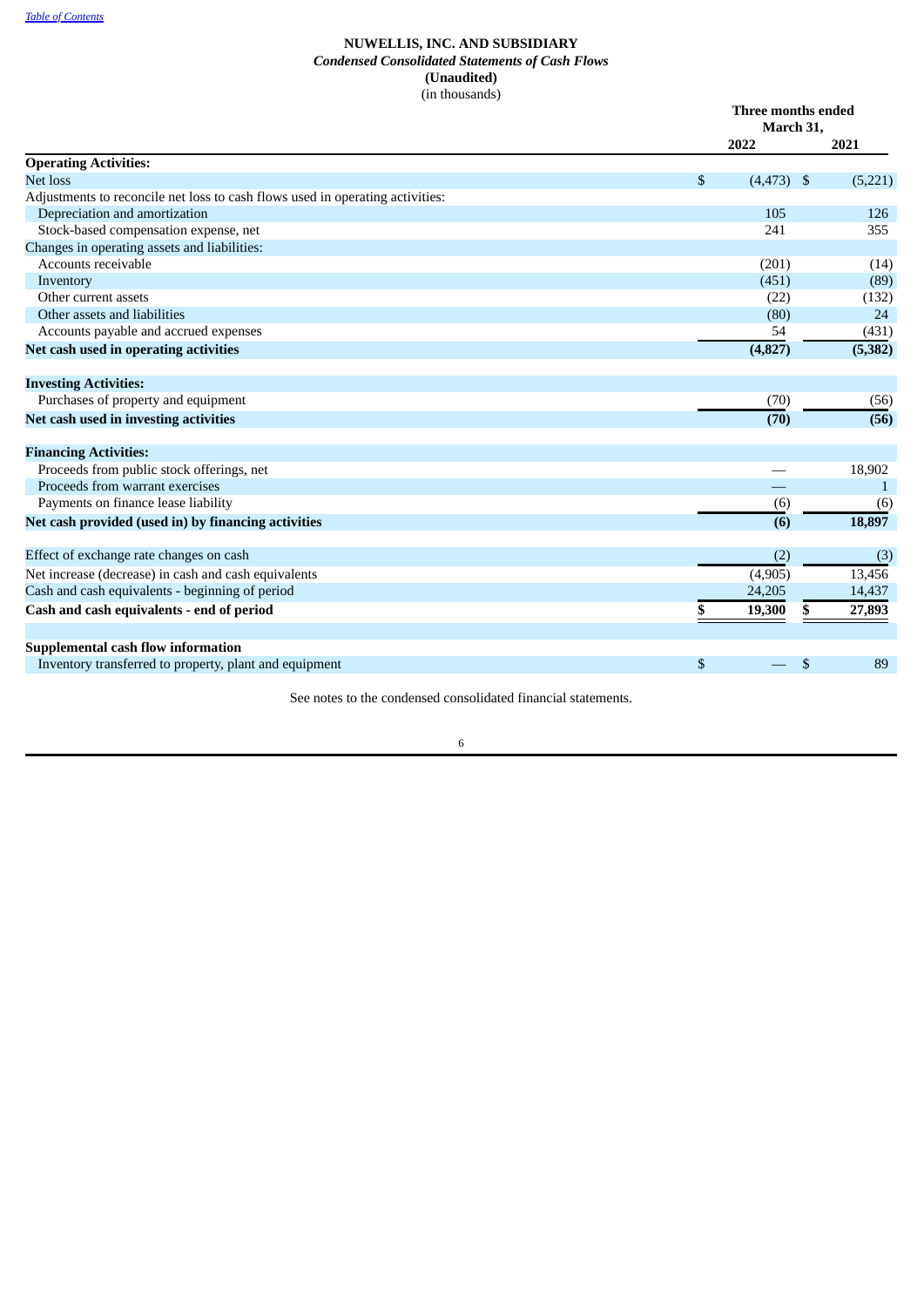# **NUWELLIS, INC. AND SUBSIDIARY Notes to Condensed Consolidated Financial Statements**

(Unaudited)

# <span id="page-6-0"></span>**Note 1 – Nature of Business and Basis of Presentation**

*Nature of Business:* Nuwellis, Inc. (the "Company") is a medical device company focused on developing, manufacturing and commercializing the Aquadex FlexFlow® and Aquadex SmartFlow® systems (collectively, the "Aquadex System") for ultrafiltration therapy. The Aquadex System is indicated for temporary (up to eight hours) or extended (longer than 8 hours in patients who require hospitalization) use in adult and pediatric patients weighing 20kg or more whose fluid overload is unresponsive to medical management, including diuretics. Nuwellis, Inc. is a Delaware corporation headquartered in Minneapolis with a wholly owned subsidiary in Ireland. The Company's common stock began trading on the Nasdaq Capital Market in February 2012.

In August 2016, the Company acquired the business associated with the Aquadex System (the "Aquadex Business") from a subsidiary of Baxter International, Inc. ("Baxter"), and refocused its strategy to fully devote its resources to the Aquadex Business. On April 27, 2021, the Company announced that it was changing its name from CHF Solutions, Inc. to Nuwellis, Inc. to reflect the expansion of its customer base from treating fluid imbalance resulting from congestive heart failure to also include critical care and pediatric applications.

*Principles of Consolidation*: The accompanying condensed consolidated balance sheet as of December 31, 2021, which has been derived from the consolidated audited financial statements and the unaudited condensed consolidated financial statements have been prepared in accordance with accounting principles generally accepted in the United States of America ("U.S. GAAP") for interim financial information and with the instructions to Form 10-Q and Article 8 of Regulation S-X. Certain information and note disclosures normally included in the audited annual consolidated financial statements have been condensed or omitted pursuant to those rules and regulations. Accordingly, they do not include all of the information necessary for a fair presentation of results of operations, comprehensive loss, financial condition, and cash flows in conformity with U.S. GAAP. In the opinion of management, the condensed consolidated financial statements reflect all adjustments (consisting of normal recurring adjustments) considered necessary for a fair presentation of the results of the Company for the periods presented. Operating results for interim periods are not necessarily indicative of results that may be expected for the year as a whole. The preparation of the consolidated financial statements in conformity with U.S. GAAP requires management to make estimates and assumptions that affect the reported amounts of assets, liabilities, revenues, expenses, and the related disclosures at the date of the consolidated financial statements and during the reporting period. Actual results could materially differ from these estimates.

These condensed consolidated financial statements should be read in conjunction with the audited consolidated financial statements and notes thereto included in the Company's Annual Report on Form 10-K for the year ended December 31, 2021.

*Liquidity*: The Company's consolidated financial statements have been prepared and presented on a basis assuming it continues as a going concern. During the years ended December 31, 2021, and 2020 and through March 31, 2022, the Company incurred losses from operations and net cash outflows from operating activities as disclosed in the consolidated statements of operations and cash flows, respectively. As of March 31, 2022, the Company had an accumulated deficit of \$257.4 million and it expects to incur losses for the immediate future. To date, the Company has been funded by equity financings, and although the Company believes that it will be able to successfully fund its operations, there can be no assurance that it will be able to do so or that it will ever operate profitably.

The Company became a revenue generating company after acquiring the Aquadex Business in August 2016. The Company expects to incur additional losses in the near-term as it grows the Aquadex Business, including investments in expanding its sales and marketing capabilities, purchasing inventory, manufacturing components, and complying with the requirements related to being a U.S. public company. To become and remain profitable, the Company must succeed in expanding the adoption and market acceptance of the Aquadex System. This will require the Company to succeed in training personnel at hospitals and in outpatient care settings, and effectively and efficiently manufacturing, marketing and distributing the Aquadex System and related components. There can be no assurance that the Company will succeed in these activities, and it may never generate revenues sufficient to achieve profitability.

During 2021 and through March 31, 2022, the Company closed on underwritten public equity offerings for aggregate net proceeds of approximately \$27.9 million after deducting the underwriting discounts and commissions and other costs associated with the offerings. In addition, during 2021 we received approximately \$1,300 in proceeds from the exercise of investor warrants. See Note 3—Stockholders' Equity for additional related disclosure. The Company will require additional funding to grow its Aquadex Business, which may not be available on terms favorable to the Company, or at all. The Company may receive those funds from the proceeds from future warrant exercises, issuances of equity securities, or other financing transactions.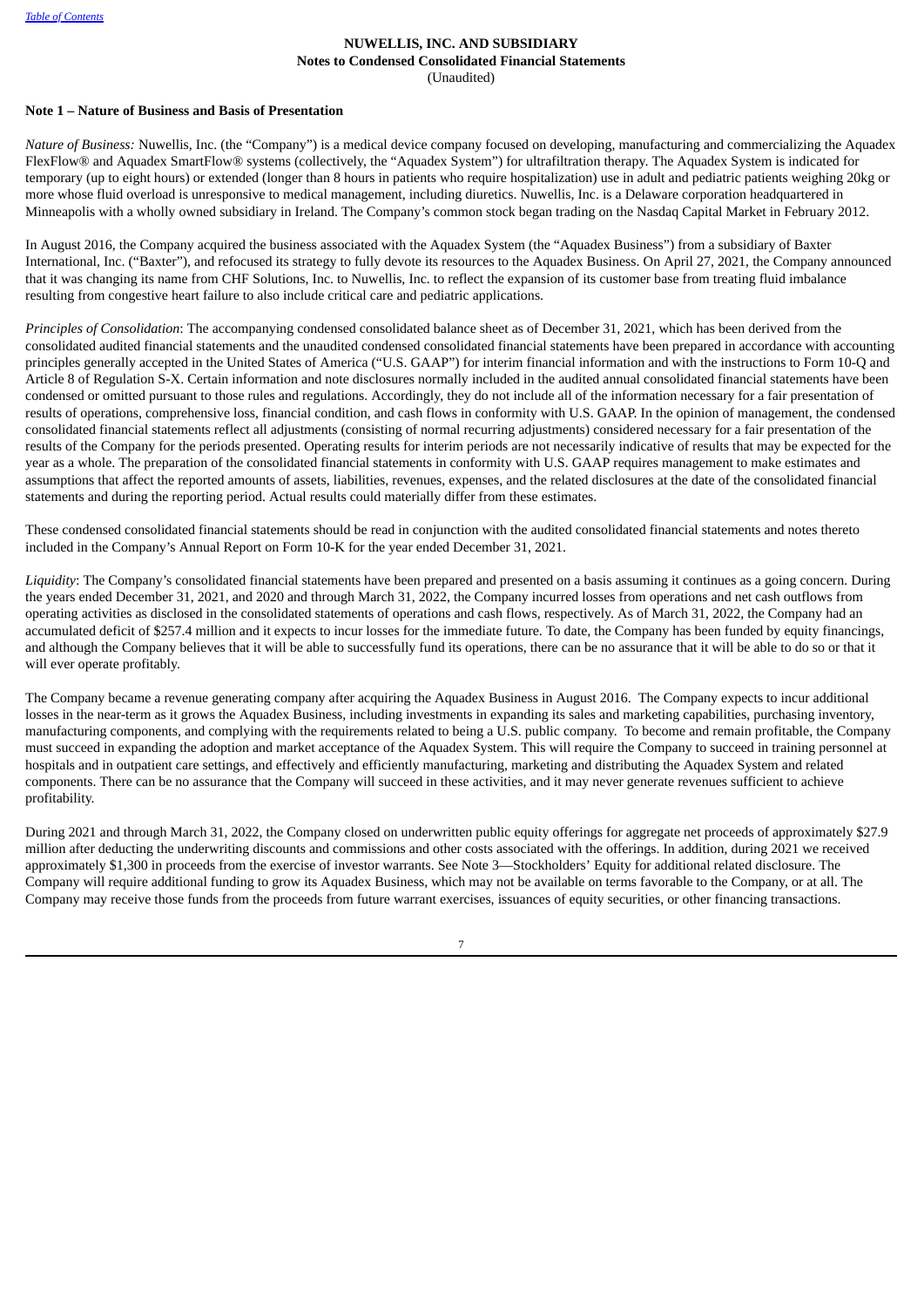The Company believes that its existing capital resources will be sufficient to support its operating plan through June 30, 2023. However, the Company may seek to raise additional capital to support its growth or other strategic initiatives through debt, equity or a combination thereof. There can be no assurance we will be successful in raising additional capital.

*Revenue Recognition:* The Company recognizes revenue in accordance with Accounting Standards Codification, Topic 606, Revenue from Contracts with Customers, which the Company adopted effective January 1, 2018. Accordingly, the Company recognizes revenue when its customers obtain control of its products or services, in an amount that reflects the consideration that the Company expects to receive in exchange for those goods and services. See Note 2 – Revenue Recognition below for additional disclosures. For the three months ended March 31, 2022, two customers represented 14% and 10% of net sales. For the three months ended March 31, 2021, three customers represented 16%, 13% and 12% of net sales.

*Accounts Receivable*: Accounts receivable are unsecured, are recorded at net realizable value, and do not bear interest. The Company makes judgments as to its ability to collect outstanding receivables based upon significant patterns of collectability, historical experience, and managements' evaluation of specific accounts and will provide an allowance for credit losses when collection becomes doubtful. The Company performs credit evaluations of its customers' financial condition on an as-needed basis. Payment is generally due 30 days from the invoice date and accounts past 30 days are individually analyzed for collectability. When all collection efforts have been exhausted, the account is written off against the related allowance. To date the Company has not experienced any write-offs or significant deterioration of the aging of its accounts receivable, and therefore, no allowance for doubtful accounts was considered necessary as of March 31, 2022, or December 31, 2021. As of March 31, 2022, one customer represented 13% of the accounts receivable balance. As of December 31, 2021, two customers represented 12% and 11% of the accounts receivable balance.

*Inventories*: Inventories represent finished goods purchased from the Company's suppliers and are recorded as the lower of cost or net realizable value using the first-in-first out method. Overhead is allocated to manufactured finished goods inventory based on the normal capacity of the Company's production facilities. Abnormal amounts of overhead, if any, are expensed as incurred. Inventories consisted of the following:

| (in thousands)        | March 31,<br>2022 | December 31,<br>2021 |
|-----------------------|-------------------|----------------------|
|                       |                   |                      |
| <b>Finished Goods</b> | 1,331             | 1,409                |
| Work in Process       | 313               | 276                  |
| Raw Materials         | 1,650             | 1,158                |
| Total                 | 3,294             | 2,843                |

*Loss per share*: Basic loss per share is computed based on the net loss for each period divided by the weighted average number of common shares outstanding. The net loss allocable to common stockholders for the three months ended March 31, 2021 includes a deemed dividend of \$33,000 that resulted from the change in the exercise price of warrants as a result of the March 2021 offering. See Note 3 – Stockholders' Equity below for additional disclosures.

Diluted earnings per share is computed based on the net loss allocable to common stockholders for each period divided by the weighted average number of common shares outstanding, increased by the number of additional shares that would have been outstanding had the potentially dilutive common shares been issued, and reduced by the number of shares the Company could have repurchased from the proceeds from issuance of the potentially dilutive shares. Potentially dilutive shares of common stock include shares underlying outstanding convertible preferred stock, warrants, stock options and other stockbased awards granted under stock-based compensation plans.

The following table sets forth the potential shares of common stock that are not included in the calculation of diluted net loss per share because to do so would be anti-dilutive as of the end of each period presented:

|                                      | March 31  |           |
|--------------------------------------|-----------|-----------|
|                                      | 2022      | 2021      |
| Stock options                        | 1,174,748 | 140,471   |
| Warrants to purchase common stock    | 1,631,698 | 1,631,882 |
| Series F convertible preferred stock | 50,800    | 23.114    |
| Total                                | 2,857,246 | 1,795,467 |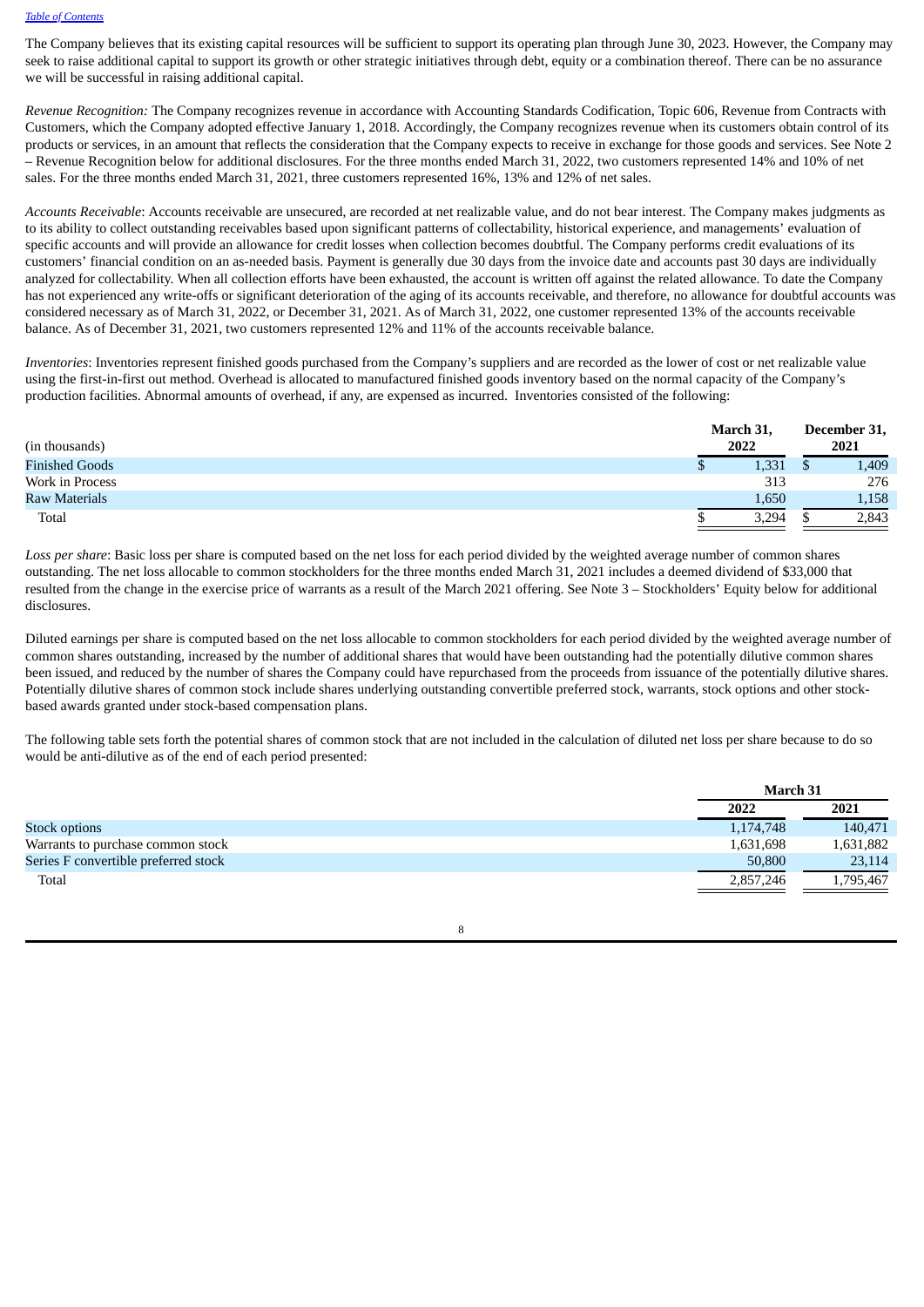#### *Table of [Contents](#page-1-0)*

The following table reconciles reported net loss with reported net loss per share for each of the three months ended March 31:

| (in thousands, except per share amounts)               |  | 2022     |  |         |  |  |  |  |  | 2021 |
|--------------------------------------------------------|--|----------|--|---------|--|--|--|--|--|------|
| Net loss                                               |  | (4, 473) |  | (5,221) |  |  |  |  |  |      |
| Deemed dividend to preferred shareholders (see Note 3) |  |          |  | (33)    |  |  |  |  |  |      |
| Net loss after deemed dividend                         |  | (4, 473) |  | (5,254) |  |  |  |  |  |      |
| Weighted average shares outstanding                    |  | 10.538   |  | 3.242   |  |  |  |  |  |      |
| Basic and diluted loss per share                       |  | (0.42)   |  | (1.62)  |  |  |  |  |  |      |

*Subsequent events:* The Company evaluates events through the date the consolidated financial statements are filed for events requiring adjustment to or disclosure in the consolidated financial statements.

#### **Note 2 – Revenue Recognition**

*Net Sales*: The Company sells its products in the United States primarily through a direct sales force. Customers who purchase the Company's products include hospitals and clinics throughout the United States. In countries outside the United States, the Company sells its products through a limited number of specialty healthcare distributors in Austria, Brazil, The Czech Republic, Germany, Greece, Hong Kong, India, Israel, Italy, Panama, Romania, Singapore, Slovakia, Spain, Switzerland, Thailand, United Arab Emirates, and the United Kingdom. These distributors resell the Company's products to hospitals and clinics in their respective geographies.

Revenue from product sales is recognized when the customer or distributor obtains control of the product, which occurs at a point in time, most frequently upon shipment of the product or receipt of the product, depending on shipment terms. The Company's standard shipping terms are FOB shipping point unless the customer requests that control and title to the inventory transfer upon delivery.

Revenue is measured as the amount of consideration we expect to receive, adjusted for any applicable estimates of variable consideration and other factors affecting the transaction price, which is based on the invoiced price, in exchange for transferring products. All revenue is recognized when the Company satisfies its performance obligations under the contract. The majority of the Company's contracts have a single performance obligation and are short term in nature. The Company has entered into extended service plans with customers whose related revenue is recognized over time. This revenue represents less than 1% of net sales for the three months ended March 31, 2022, and 2021. The unfulfilled performance obligations related to these extended service plans is included in deferred revenue, which is included in other current liabilities on the consolidated balance sheets. The majority of the deferred revenue is expected to be recognized within one year.

Sales taxes and value added taxes in foreign jurisdictions that are collected from customers and remitted to governmental authorities are accounted for on a net basis and therefore are excluded from net sales. Revenue includes shipment and handling fees charged to customers. Shipping and handling costs associated with outbound freight after control over a product has transferred to a customer are accounted for as a fulfillment cost and are included in cost of goods sold.

*Product Returns*: The Company offers customers a limited right of return for its product in case of non-conformity or performance issues. The Company estimates the amount of its product sales that may be returned by its customers and records this estimate as a reduction of revenue in the period the related product revenue is recognized. The Company currently estimates product return liabilities using available industry data and its own historical sales and returns information. The Company has not received any returns to date and believes that future returns of its products will be minimal. Therefore, revenue recognized is not currently impacted by variable consideration related to product returns.

# **Note 3 – Stockholders' Equity**

*Series F Convertible Preferred Stock*: On November 27, 2017, the Company closed on an underwritten public offering Series F convertible preferred stock and warrants to purchase shares of common stock for gross proceeds of \$18.0 million. Net proceeds totaled approximately \$16.2 million after deducting the underwriting discounts and commissions and other costs associated with the offering.

The offering was comprised of Series F convertible preferred stock, convertible into shares of the Company's common stock at an initial conversion price of \$1,890.00 per share. Each share of Series F convertible preferred stock was accompanied by a Series 1 warrant (which expired on the first anniversary of its issuance) to purchase 16 shares of the Company's common stock at an exercise price of \$1,890.00 per share, and a Series 2 warrant, which expires on the seventh anniversary of its issuance, to purchase 16 shares of the Company's common stock at an exercise price of \$1,890.00 per share. The Series F convertible preferred stock has full ratchet price based anti-dilution protection, subject to customary carve outs, in the event of a down-round financing at a price per share below the conversion price of the Series F convertible preferred stock (which protection will expire if, during any 20 of 30 consecutive trading days, the volume weighted average price of the Company's common stock exceeds 300% of the then-effective conversion price of the Series F convertible preferred stock and the daily dollar trading volume for each trading day during such period exceeds \$200,000). The exercise price of the warrants is fixed and does not contain any variable pricing features, nor any price-based anti-dilutive features, apart from customary adjustments for stock splits, combinations, reclassifications, stock dividends or fundamental transactions. A total of 18,000 shares of Series F convertible preferred stock initially convertible into 9,557 shares of common stock and warrants to purchase 19,122 shares of common stock were issued in the offering.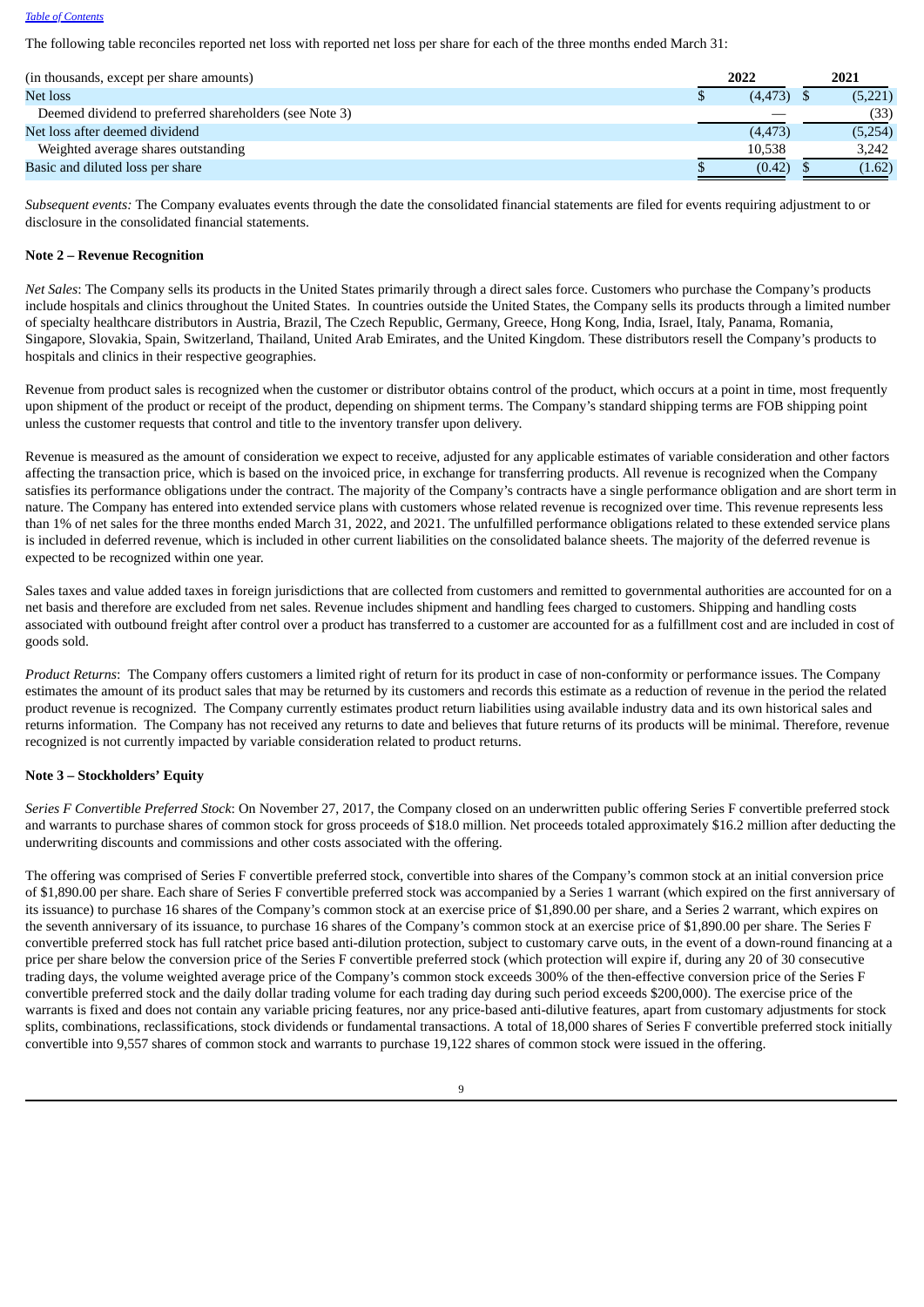Effective March 12, 2019, the conversion price of the Series F convertible preferred stock was reduced from \$890.40 to \$157.50, the per share price to the public of the Series G convertible preferred stock issued in the March 2019 Offering. Effective October 25, 2019, the conversion price of the Series F convertible preferred stock was reduced from \$157.50 to \$42.30, and further reduced on November 6, 2019, from \$42.30 to \$29.83, the per share price to the public in the October and November 2019 transactions, respectively. Effective January 28, 2020, the conversion price of the Series F convertible preferred stock was reduced from \$29.83 to \$16.50, the per share price to the public of the Series H convertible preferred stock which closed in an underwritten public offering on January 28, 2020, described below. Effective March 23, 2020, the conversion price of the Series F convertible preferred stock was reduced from \$16.50 to \$9.00, the per share price to the public in the March 2020 transaction, described below. In connection with the September 2021 offering, the conversion price of the Series F convertible preferred stock was reduced from \$5.50 to \$2.50, the per share price to the public in the September 2021 offering, described below.

As of March 31, 2022, and December 31, 2021, 127 shares of the Series F convertible preferred stock remained outstanding.

*March 2021 Offering*: On March 19, 2021, the Company closed on an underwritten public offering of 3,795,816 shares of common stock, for gross proceeds of approximately \$20.9 million (the "March 2021 Offering"). Net proceeds totaled approximately \$18.9 million after deducting the underwriting discounts and commissions and other costs associated with the offering and after giving effect to the underwriters' full exercise of their overallotment option.

In connection with the March 2021 Offering, the conversion price of the Series F convertible preferred stock was reduced from \$9.00 to \$5.50, the per share price to the public in the March 2021 Offering. In addition, the exercise price of the common stock warrants issued in connection with the January 2020 Offering was reduced from \$9.00 to \$5.50, the per share price to the public in the March 2021 Offering.

*September 2021 Offering*: On September 17, 2021, the Company closed on an underwritten public offering of 4,005,588 shares of common stock, for gross proceeds of approximately \$10.0 million (the "September 2021 Offering"). Net proceeds totaled approximately \$9.0 million after deducting the underwriting discounts and commissions and other costs associated with the offering and after giving effect to the underwriters' full exercise of their overallotment option.

In connection with the September 2021 Offering, the conversion price of the Series F convertible preferred stock was reduced from \$5.50 to \$2.50, the per share price to the public in the September 2021 Offering. In addition, the exercise price of the common stock warrants issued in connection with the January 2020 Offering was reduced from \$5.50 to \$2.50, the per share price to the public in the September 2021 Offering.

*Placement Agent Fees*: In connection with the offerings described above, the Company paid the placement agent an aggregate cash placement fee equal to 8% of the aggregate gross proceeds raised in each of the offerings.

*Market-Based Warrants*: On May 30, 2019, the Company granted a market-based warrant to a consultant in exchange for investor relations services. The warrant represents the right to acquire up to 3,334 shares of the Company's common stock at an exercise price of \$95.40 per share, the closing stock price of the Company's common shares on May 30, 2019. The warrant is subject to a vesting schedule based on the Company achieving certain market stock prices within a specified period of time. The warrant expires on May 30, 2024. The warrant was valued at \$57.90 per share using the Monte Carlo valuation methodology and was expensed over the term of the consulting engagement which was twelve months. Significant inputs used for the Monte Carlo valuation were the expected stock price volatility of 136.21%, and management's expectations regarding the timing of regulatory clearance for an expanded label in pediatrics. None of these warrants had vested as of March 31, 2022.

*Reverse Stock Split*: On October 6, 2020, the Company's stockholders approved a reverse split of its outstanding common stock at a ratio in the range of 1 for-5 to 1-for-30 and, on October 9, 2020, the board of directors approved a 1-for-30 reverse split of the Company's outstanding common stock that became effective after trading on October 16, 2020. This reverse stock split did not change the par value of the Company's common stock or the number of common or preferred shares authorized by the Company's Fourth Amended and Restated Certificate of Incorporation, as amended. All share and per-share amounts have been retroactively adjusted to reflect the reverse stock splits for all periods presented.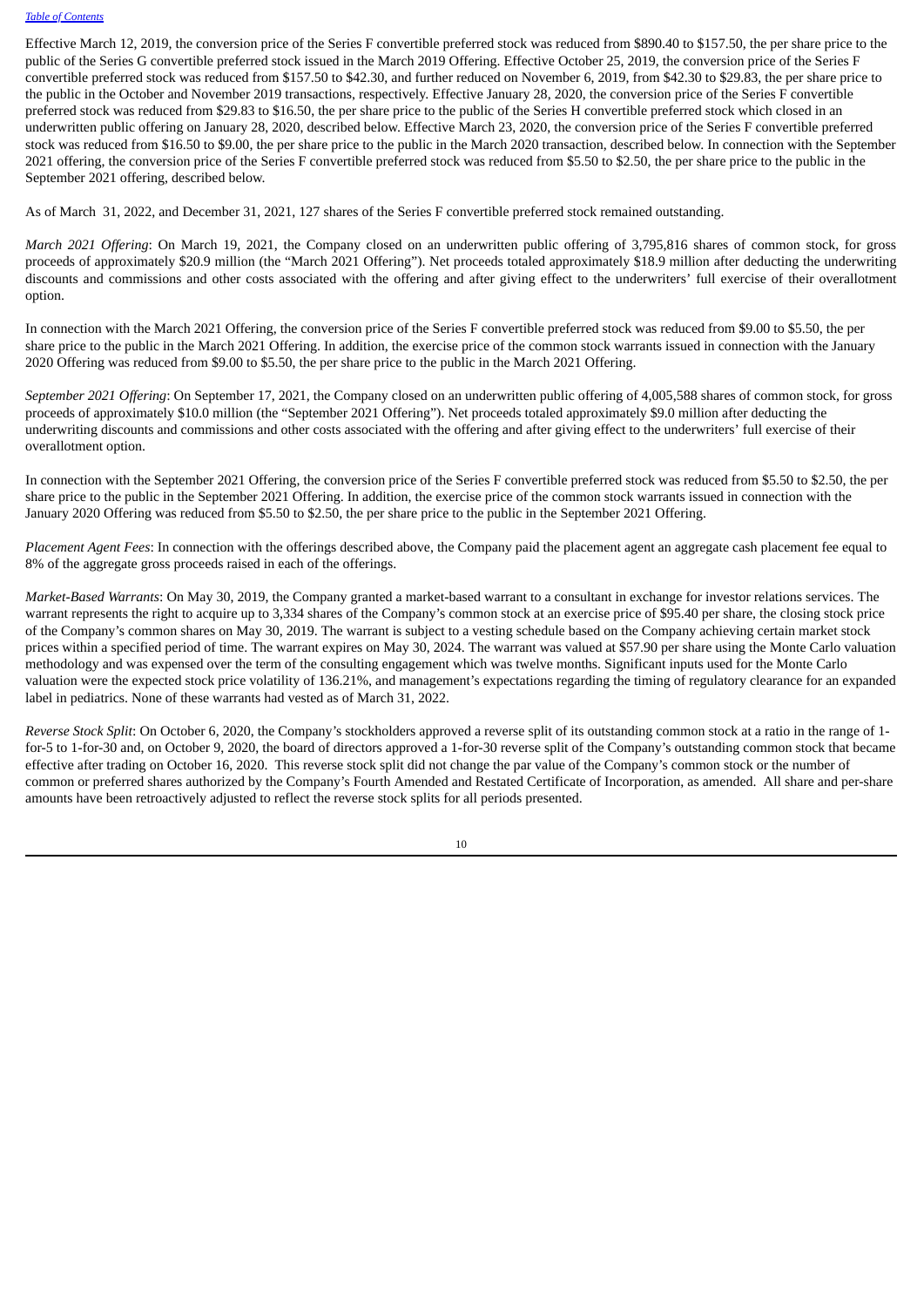# **Note 4 - Stock-Based Compensation**

Under the fair value recognition provisions of U.S. GAAP for accounting for stock-based compensation, the Company measures stock-based compensation expense at the grant date based on the fair value of the award and recognizes the compensation expense over the requisite service period, which is generally the vesting period.

The following table presents the classification of stock-based compensation expense recognized for the periods below:

|                                               | Three-months ended March 31, |      |  |      |
|-----------------------------------------------|------------------------------|------|--|------|
| (in thousands)                                |                              | 2022 |  | 2021 |
| Selling, general and administrative expense   |                              | 214  |  | 327  |
| Research and development expense              |                              |      |  | 28   |
| <b>Total stock-based compensation expense</b> |                              | 241  |  | 355  |

#### **Note 5 – Income Taxes**

The Company provides for a valuation allowance when it is more likely than not that it will not realize a portion of the deferred tax assets. The Company has established a full valuation allowance for U.S. and foreign deferred tax assets due to the uncertainty that enough taxable income will be generated in those taxing jurisdictions to utilize the assets. Therefore, the Company has not reflected any benefit of such deferred tax assets in the accompanying condensed consolidated financial statements.

As of March 31, 2022, there were no material changes to what the Company disclosed regarding tax uncertainties or penalties in its Annual Report on Form 10-K for the year ended December 31, 2021.

#### **Note 6—Operating Leases**

The Company leases a 23,000 square foot facility located in Eden Prairie, Minnesota for office and manufacturing space under a non-cancelable operating lease that expires in March 2027. In November 2021, the Company entered into a fourth amendment to the lease, extending the term of the lease from March 31, 2022 to March 31, 2027. This facility serves as our corporate headquarters and houses substantially all of our functional areas. Monthly rent and common area maintenance charges, including estimated property tax for our headquarters total approximately \$29,000. The lease contains provisions for annual inflationary adjustments. Rent expense is being recorded on a straight-line basis over the term of the lease. Beginning on April 1, 2022, the annual base rent is \$10.50 per square foot, subject to annual increases of \$0.32 to \$0.34 per square foot.

#### **Note 7—Finance Lease Liability**

In 2020, the Company entered into lease agreements to finance equipment valued at \$98,000. The equipment consisted of computer hardware and audiovisual equipment and is included in Property, Plant and Equipment in the accompanying consolidated financial statements. The principal amount under the lease agreements was \$93,000 at the date the lease commenced, the implied interest rate is 7.5%, and the term of the lease is 39 months.

#### **Note 8—Commitments and Contingencies**

*Employee Retirement Plan:* The Company has a 401(k)-profit sharing plan that provides retirement benefits to substantially all full-time U.S. employees. Eligible employees may contribute a percentage of their annual compensation, subject to Internal Revenue Service ("IRS") limitations, with the Company matching a portion of the employees' contributions at the discretion of the Company.

*Non-refundable Technology License Fee:* On June 24, 2021, the Company entered into a research and development collaboration agreement with Koronis Biomedical Corporation (KBT) to design and develop an integrated continuous renal replacement therapy device. This agreement became effective on August 5, 2021, when KBT received approval of a \$1.7 million grant from the National Institutes of Health (NIH) to support this project. As part of this agreement, the Company pays KBT a non-refundable technology license fee of \$428,160, payable in twelve equal monthly installments commencing on June 1, 2022. The Company has recorded a liability for the non-refundable technology license fee with \$356,800 included in Current Accounts Payable and \$71,360 included in Other Long-term Liabilities. The full amount of \$428,160 was expensed and included in the Research and Development Expense line for the year ended December 31, 2021.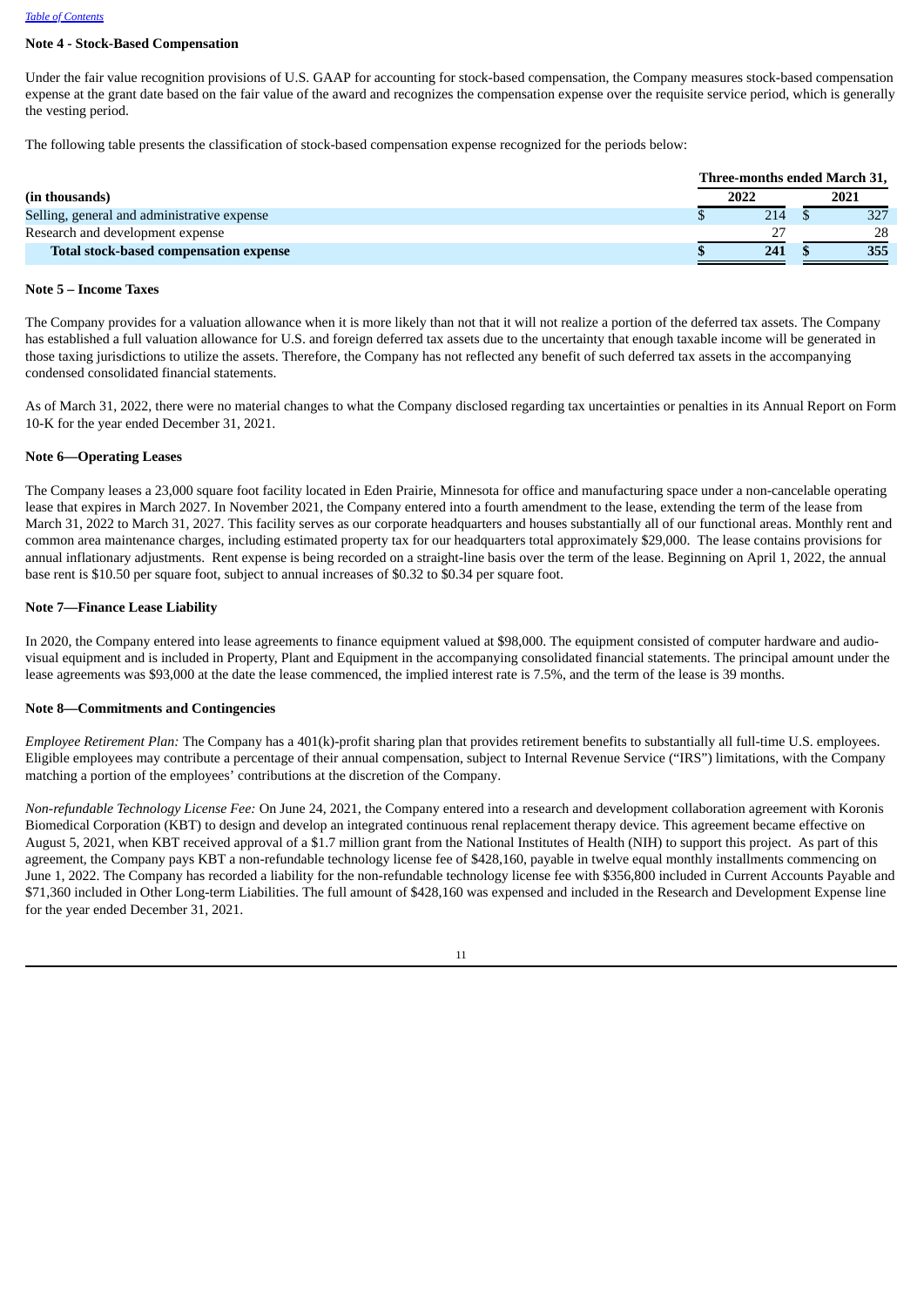# <span id="page-11-0"></span>**ITEM 2. MANAGEMENT'S DISCUSSION AND ANALYSIS OF FINANCIAL CONDITION AND RESULTS OF OPERATIONS**

The following discussion and analysis of our financial condition and results of operations should be read in conjunction with our interim condensed consolidated financial statements and related notes included in Part I, Item 1 of this Quarterly Report on Form 10-Q and the audited consolidated financial statements and related notes and Management's Discussion and Analysis of Financial Condition and Results of Operations contained in our Annual Report on Form 10-K for the year ended December 31, 2021. This discussion contains forward-looking statements that involve risks and uncertainties. Our actual results could differ materially from those anticipated in the forward-looking statements as a result of a variety of factors, including those discussed in Part I, Item 1A "Risk Factors," in our Annual Report on Form 10-K for the year ended December 31, 2021and in our *subsequent filings with the Securities and Exchange Commission (the "SEC").*

Unless otherwise specified or indicated by the context, Nuwellis, Company, we, us and our, refer to Nuwellis, Inc. and its subsidiary.

# **OVERVIEW**

# **About Nuwellis**

We are a medical device company dedicated to changing the lives of patients suffering from fluid overload through science, collaboration, and innovative technology. The company is focused on developing, manufacturing, and commercializing medical devices used in ultrafiltration therapy, including the Aquadex System. The Aquadex SmartFlow system is indicated for temporary (up to eight hours) or extended (longer than 8 hours in patients who require hospitalization) use in adult and pediatric patients weighing 20kg or more whose fluid overload is unresponsive to medical management, including diuretics.

Prior to July 2016, we were focused on developing the C-Pulse System for treatment of Class III and ambulatory Class IV heart failure. In August 2016, we acquired the Aquadex Business from a subsidiary of Baxter, a global leader in the hospital products and dialysis markets. In September 2016, we announced a refocus of our strategy that included halting all clinical evaluations of the C-Pulse System related technology to fully focus our resources on our recently acquired Aquadex Business. On May 23, 2017, we announced that we were changing our name from Sunshine Heart, Inc. to CHF Solutions, Inc. to more appropriately reflect the direction of our business. On April 27, 2021, the Company announced that it was changing its name from CHF Solutions, Inc. to Nuwellis, Inc. to reflect the expansion of its customer base from treating fluid imbalance resulting from congestive heart failure to also include critical care and pediatrics applications.

# **Impact of COVID-19 Pandemic**

During 2021 and the first quarter of 2022, we continue to be subject to challenging social and economic conditions created as a result of the outbreak of the novel strain of coronavirus, SARS-CoV-2. The resulting impact of the COVID-19 pandemic created disruptions in our operations resulting from rapid and evolving changes implemented to keep our customers, their patients, and our employees safe. These changes included restrictions on hospital access imposed on our field employees by customers dealing in the front lines of COVID-19 and managing the spread of the virus, changes to work practices by requiring employees to work remotely, and increased protocols to ensure the safety of those employees that remained on site. The ongoing impact of the COVID-19 outbreak on our operational and financial performance will depend on certain future developments, including the duration and spread of the outbreak, the ongoing impact on our customers and hospital access restrictions imposed on our field employees, and effect on our vendors, all of which remain uncertain and cannot be predicted.

We may experience curtailed customer demand or constrained supply that could materially adversely impact our business, results of operations and overall financial performance in future periods. Specifically, we may experience negative impacts from changes in how we conduct business due to the COVID-19 pandemic, including but not limited to restrictions on travel and in-person meetings, production delays, warehouses and staffing disruptions and shortages, decreases or delays in customer demand and spending, difficulties or changes to our sales process and customer support.

Several hospitals in the U.S. initially included the Aquadex System into their treatment protocol for fluid management of COVID-19, especially when dialysis equipment and staff were limited, but treatment regimens subsequently evolved so that the need to restore fluid balance became less prevalent. However, we have also seen changes to our sales practices due to restrictions on hospital access and believe that revenue in other areas was negatively impacted by these restrictions. In addition, the disruption created by COVID-19 has created significant uncertainty about our ability to access the capital markets in future periods. As of the filing date of this Form 10-Q, the extent to which COVID-19 may continue to impact our financial condition or results of operations or guidance is uncertain and cannot be reasonably estimated but could be material and last for an extended period of time. The effect of the COVID-19 pandemic may not be fully reflected in our results of operations and overall financial performance until future periods. See Part 1, Item 1-A "Risk Factors" in our Annual Report on Form 10-K for the year ended December 31, 2021.

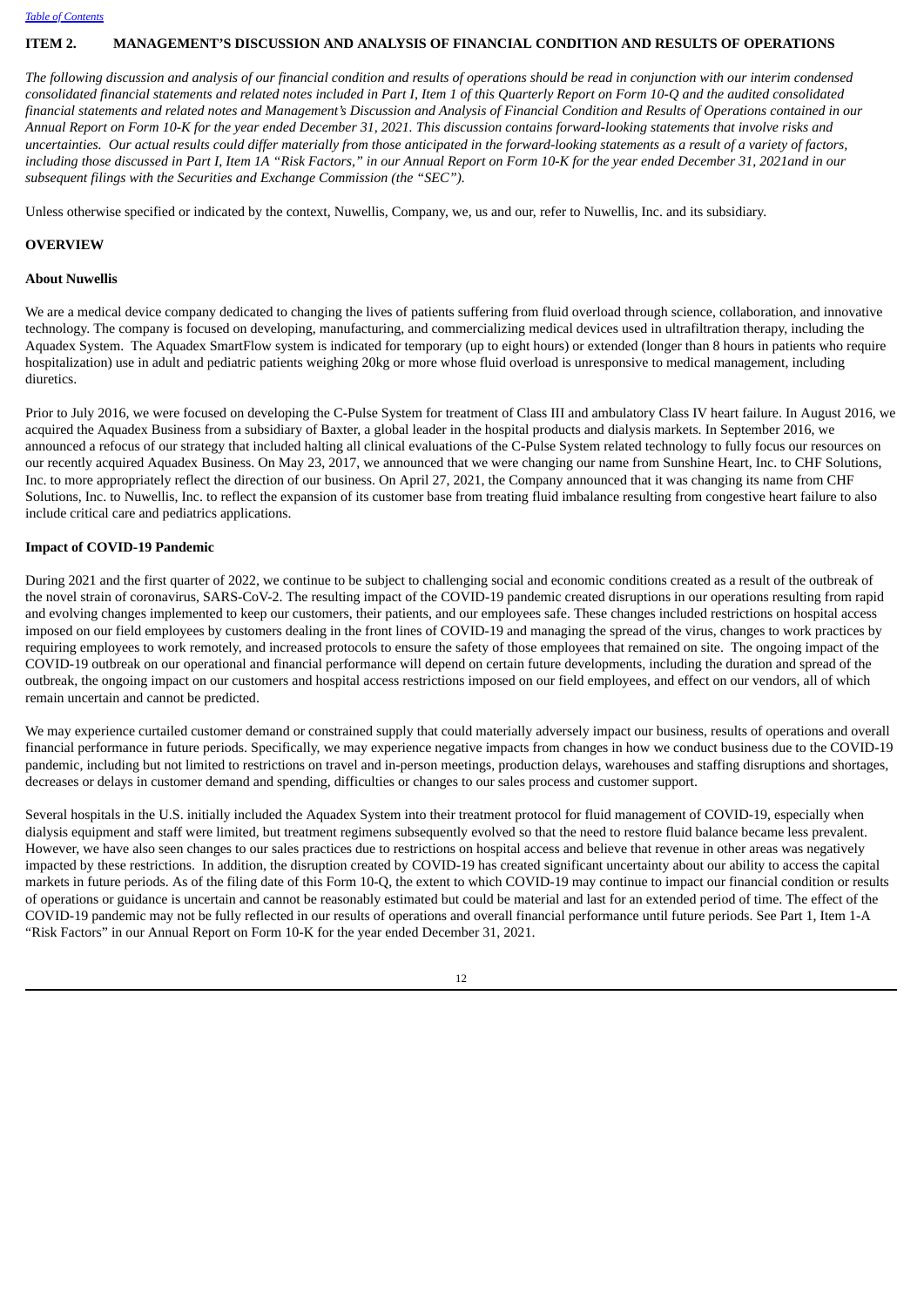# **CRITICAL ACCOUNTING POLICIES AND ESTIMATES**

We have adopted various accounting policies to prepare the condensed consolidated financial statements in accordance with accounting principles generally accepted in the United States (U.S. GAAP). Our most significant accounting policies are disclosed in Note 1 to the consolidated financial statements included in our Annual Report on Form 10-K for the year ended December 31, 2021.

The preparation of the condensed consolidated financial statements, in conformity with U.S. GAAP, requires us to make estimates and assumptions that affect the amounts reported in the condensed consolidated financial statements and accompanying notes. Our estimates and assumptions, including those related to stock-based compensation, valuation of equity and debt securities, and income tax reserves are updated as appropriate, which in most cases is quarterly. We base our estimates on historical experience, valuations, or various assumptions that are believed to be reasonable under the circumstances. There have been no material changes to our critical accounting policies and estimates from the information provided in Part II, Item 7, *Management's Discussion and Analysis of Financial Condition and Results of Operations* included in our Annual Report on Form 10-K for the year ended December 31, 2021.

*Revenue Recognition*: We recognize revenue in accordance with Accounting Standards Codification (ASC) Topic 606, *Revenue from Contracts with Customers*. Accordingly, we recognize revenue when our customers obtain control of their products or services, in an amount that reflects the consideration that we expect to receive in exchange for those goods and services. See Note 2 – Revenue Recognition, included in Part I, Item 1 of this Quarterly Report on Form 10-Q, for additional disclosures.

*Accounts Receivable*: Our accounts receivables generally have terms that require payment within 30 days. We did not establish an allowance for doubtful accounts as of March 31, 2022, as we have not had any write offs or experienced a deterioration in the aging of our receivables, and do not expect to experience in the future.

*Inventories*: Inventories consist of finished goods, raw materials and subassemblies and are recorded at the lower of cost or net realizable value using the first, in-first out method.

*Stock-Based Compensation:* We recognize all share-based payments to employees, directors and consultants, including grants of stock options, and common stock awards in the consolidated statement of operations and comprehensive loss as an operating expense based on their fair values as established at the grant date. Other equity instruments issued to non-employees consist of warrants to purchase shares of our common stock. These warrants are either fully vested and exercisable at the date of grant or vest over a certain period during which services are provided.

We compute the estimated fair values of stock options and warrants using the Black-Scholes option pricing model and market-based warrants using a Monte Carlo valuation model. Market price at the date of grant is used to calculate the fair value of any restricted stock units and common stock awards.

We expense the fair market value of fully vested awards at the time of grant, and of unvested awards over the period in which the related services are received. Stock-based compensation expense is based on awards ultimately expected to vest and is reduced for estimated forfeitures except for marketbased warrants which are expensed based on the grant date fair value regardless of whether the award vests. Forfeitures are estimated at the time of grant and revised, if necessary, in subsequent periods if actual forfeitures differ from those estimates.

*Loss per share:* Basic loss per share is computed based on the net loss for each period divided by the weighted average number of common shares outstanding. The net loss allocable to common stockholders for the three months ended March 31, 2021, includes a deemed dividend of \$33,000 that resulted from the change in the exercise price of warrants as a result of the March 2021 Offering. See Note 3 – Stockholders' Equity below for additional disclosures.

Diluted earnings per share is computed based on the net loss allocable to common stockholders for each period divided by the weighted average number of common shares outstanding, increased by the number of additional shares that would have been outstanding had the potentially dilutive common shares been issued, and reduced by the number of shares the Company could have repurchased from the proceeds from issuance of the potentially dilutive shares. Potentially dilutive shares of common stock include shares underlying outstanding convertible preferred stock, warrants, stock options and other stockbased awards granted under stock-based compensation plans.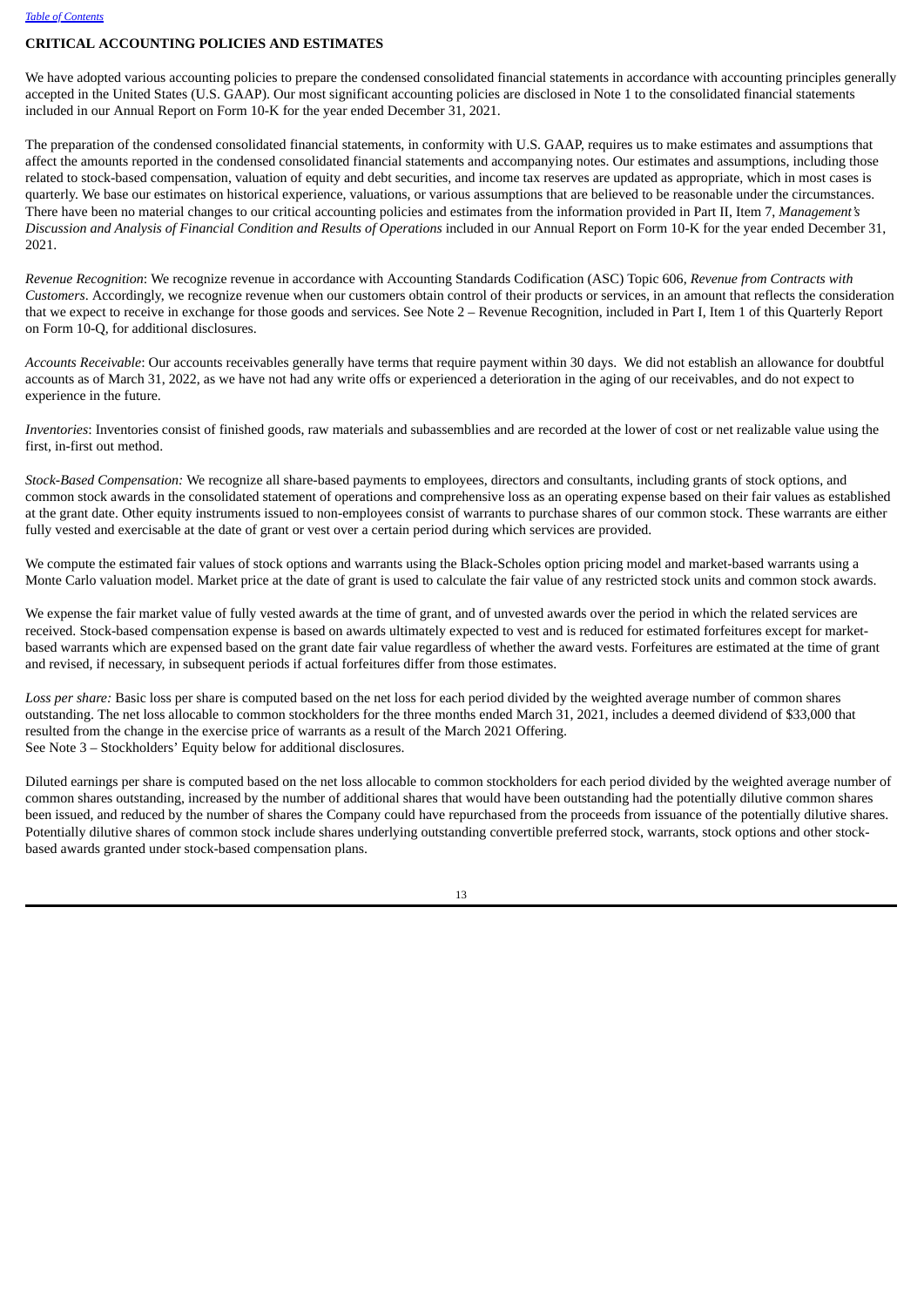#### *Table of [Contents](#page-1-0)*

*Impairment of Long-Lived Assets:* Long-lived assets are reviewed for impairment whenever events or changes in circumstances indicate that the carrying amount of an asset or asset group may not be recoverable. If the impairment tests indicate that the carrying value of the asset or asset group is greater than the expected undiscounted cash flows to be generated by such asset or asset group, further analysis is performed to determine the fair value of the asset or asset group. To the extent the fair value of the asset or asset group is less than its carrying value, an impairment loss is recognized equal to the amount the fair value of the asset or asset group is exceeded by its carrying amount. Assets to be disposed of are carried at the lower of their carrying value or fair value less costs to sell. Considerable management judgment is necessary to estimate the fair value of assets or asset groups, and accordingly, actual results could vary significantly from such estimates.

The Company continues to report operating losses and negative cash flows from operations, both of which it considers to be indicators of potential impairment. Therefore, the Company evaluates its long-lived assets for potential impairment at each reporting period. The Company has concluded that its cash flows from the various long-lived assets are highly interrelated and, as a result, the Company consists of a single asset group. As the Company expects to continue incurring losses in the foreseeable future, the undiscounted cash flow step was bypassed, and the Company proceeded to fair value the asset group. The Company has determined the fair value of the asset group using expected cash flows associated with its loaner consoles by considering sales prices for similar assets and by estimating future discounted cash flows expected from the consoles. For recently acquired assets within the asset group, primarily equipment, the Company determined the fair value based on the replacement cost. Because the Company consists of one asset group, consideration is also given to the relationship between the Company's market capitalization and its carrying value to further support the Company's determination of fair value. There have been no impairment losses recognized for the year ended December 31, 2021, or the three months ended March 31, 2022.

*Going Concern:* Our financial statements have been prepared and presented on a basis assuming we continue as a going concern. During the vears ended December 31, 2021, and 2020 and through March 31, 2022, we incurred losses from operations and net cash outflows from operating activities as disclosed in the consolidated statements of operations and cash flows, respectively. At March 31, 2022, we had an accumulated deficit of \$257.4 million and we expect to incur losses for the foreseeable future. To date, we have been funded by debt and equity financings, and although we believe that we will be able to successfully fund our operations, there can be no assurance that we will be able to do so or that we will ever operate profitably.

We became a revenue generating company after acquiring the Aquadex Business in August 2016. We expect to incur additional losses in the near-term as we grow the Aquadex Business, including investments in expanding our sales and marketing capabilities, purchasing inventory, manufacturing components, and complying with the requirements related to being a U.S. public company. To become and remain profitable, we must succeed in expanding the adoption and market acceptance of the Aquadex System. This will require us to succeed in training personnel at hospitals and outpatient care settings, and effectively and efficiently manufacturing, marketing and distributing the Aquadex System and related components. There can be no assurance that we will succeed in these activities, and we may never generate revenues sufficient to achieve profitability.

During 2021 and through March 31, 2022, we closed on underwritten public and other equity offerings for aggregate net proceeds of approximately \$27.9 million after deducting the underwriting discounts, commissions and offering expenses, as applicable, and other costs associated with the offerings. In addition, during 2021we received approximately \$1,300 in proceeds from the exercise of investor warrants. See Note 4 –Stockholders' Equity, to the consolidated financial statements included in Part II, Item 8 of this Annual Report on Form 10-K. The Company will require additional funding to grow its business, which may not be available on terms favorable to the Company, or at all. The Company may receive those funds from the proceeds from future warrant exercises, issuances of equity securities, or other financing transactions.

We believe that our existing capital resources will be sufficient to support our operating plan through June 30, 2023, however, there can be no assurance of this. We may seek to raise additional capital to support our growth or other strategic initiatives through debt, equity or a combination thereof.

# **NEW ACCOUNTING PRONOUNCEMENTS**

During the fiscal quarter ended March 31, 2022, there were no new accounting pronouncements that have been issued, but not yet adopted, that the Company expects will have a material impact on the Company's consolidated financial position, net loss or cash flows.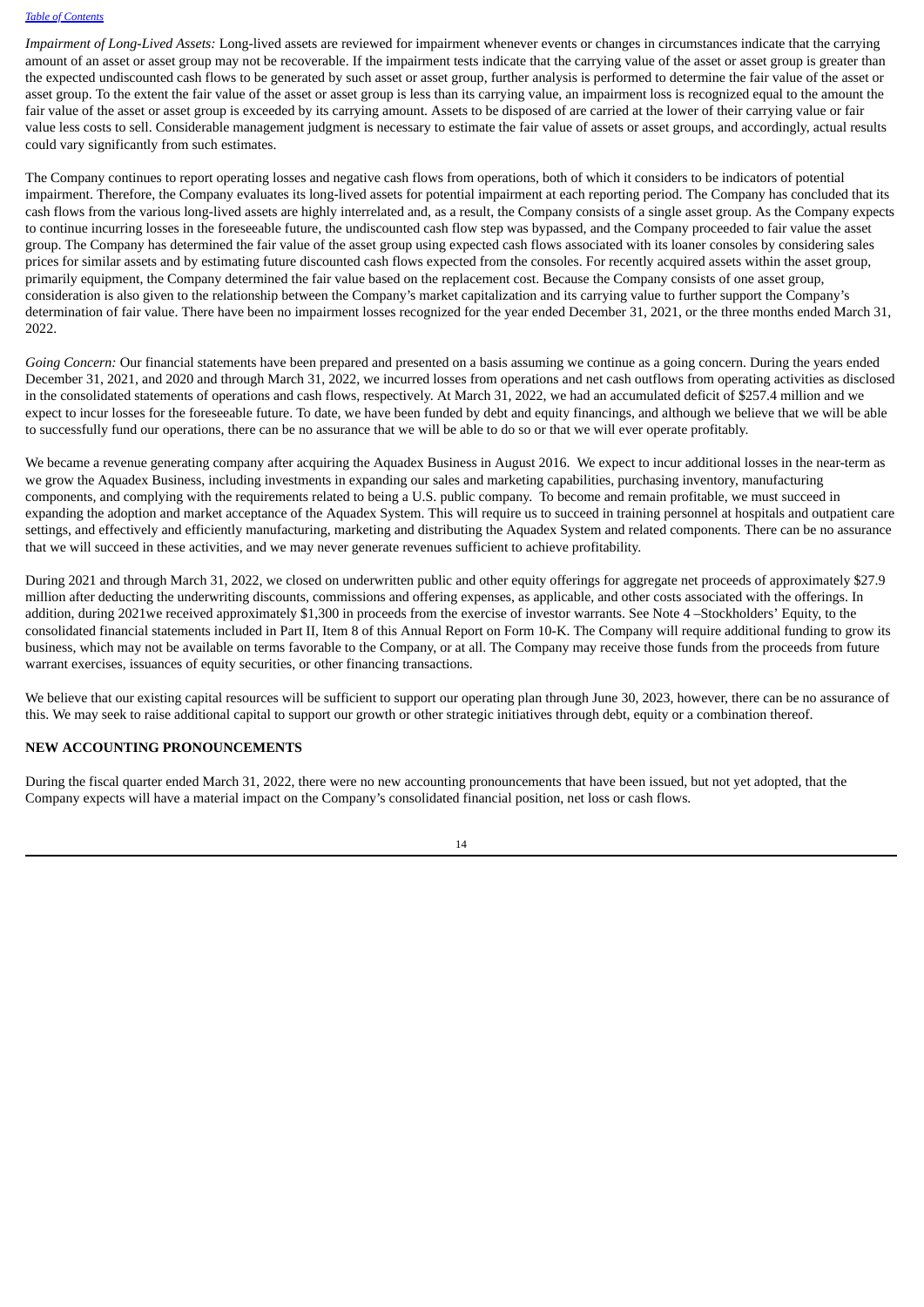# **FINANCIAL OVERVIEW**

We are a medical device company focused on commercializing the Aquadex system for ultrafiltration treatment of patients with fluid overload who have failed diuretic therapy. Activities since inception have consisted principally of raising capital, performing research and development and conducting preclinical and clinical studies. During 2016, we acquired the Aquadex Business and announced that we were halting all clinical evaluations of our prior technology, the C-Pulse System. Since then, our activities have consisted mainly of expanding our sales and marketing capabilities and transferring manufacturing capabilities from Baxter to our facilities in Eden Prairie, Minnesota. As of March 31, 2022, we had an accumulated deficit of \$257.4 million and we expect to incur losses for the foreseeable future. To date, we have been funded by public and private equity financings and debt. Although we believe that we will be able to successfully fund our operations, there can be no assurance that we will be able to do so or that we will ever operate profitably.

#### **Results of Operations**

# **Comparison of Three Months Ended March 31, 2022, to Three Months Ended March 31, 2021**

*Net Sales (in thousands)*

| <b>Three Months Ended March</b> |       | <b>Three Months Ended March</b> |                     |                |
|---------------------------------|-------|---------------------------------|---------------------|----------------|
| 31.                             | .2022 | 31. 2021                        | Increase (Decrease) | $\%$<br>Change |
|                                 | 1,926 | 1.918                           |                     | $0.4\%$        |

Revenue is generated mainly from the sale of disposable blood filters and catheters used in conjunction with the Aquadex System consoles. We sell primarily in the United States to hospitals and clinics through our direct salesforce. We sell outside of the United States to independent specialty distributors who in turn sell to hospitals and clinics in their geographic regions. The slight increase in sales is due to increased utilization and order timing.

#### **Costs and Expenses**

Our costs and expenses were as follows:

| (in thousands)                      | <b>Three Months</b><br>Ended<br>March 31, |       | Three Months<br>Ended<br>March 31, |       | Increase |            |            |
|-------------------------------------|-------------------------------------------|-------|------------------------------------|-------|----------|------------|------------|
|                                     |                                           | 2022  |                                    | 2021  |          | (Decrease) | % Change   |
| Cost of goods sold                  |                                           | 824   |                                    | 952   |          | (128)      | $(13.4)\%$ |
| Selling, general and administrative |                                           | 4.412 |                                    | 5,237 |          | (825)      | $(15.8)\%$ |
| Research and development            |                                           | 1,106 |                                    | 947   |          | 159        | 16.8%      |

#### *Cost of Goods Sold*

The increase in gross margin percent for the three months ended March 31, 2022, compared to the three months ended March 31, 2021, was due primarily to favorable product mix and reduced inventory revaluation expense.

#### *Selling, General and Administrative*

The decrease in selling, general and administrative expense primarily reflects the Company's on-going effort to optimize costs. General and administrative expenses were also lower due to nonrecurring prior-period costs.

#### *Research and Development*

The increase in R&D expenses was primarily driven by investments in new products, along with increased regulatory activity.

#### **Liquidity and Capital Resources**

#### *Sources of Liquidity*

We have funded our operations primarily through cash on hand and a series of equity issuances.

On March 19, 2021, we closed on an underwritten public offering of 3,795,816 shares of common stock, which includes the full exercise of the underwriter's over-allotment option, for gross proceeds of approximately \$20.9 million. Net proceeds totaled approximately \$18.9 million after deducting the underwriting discounts and commissions and other costs associated with the offering and after giving effect to the underwriters' full exercise of their overallotment option.

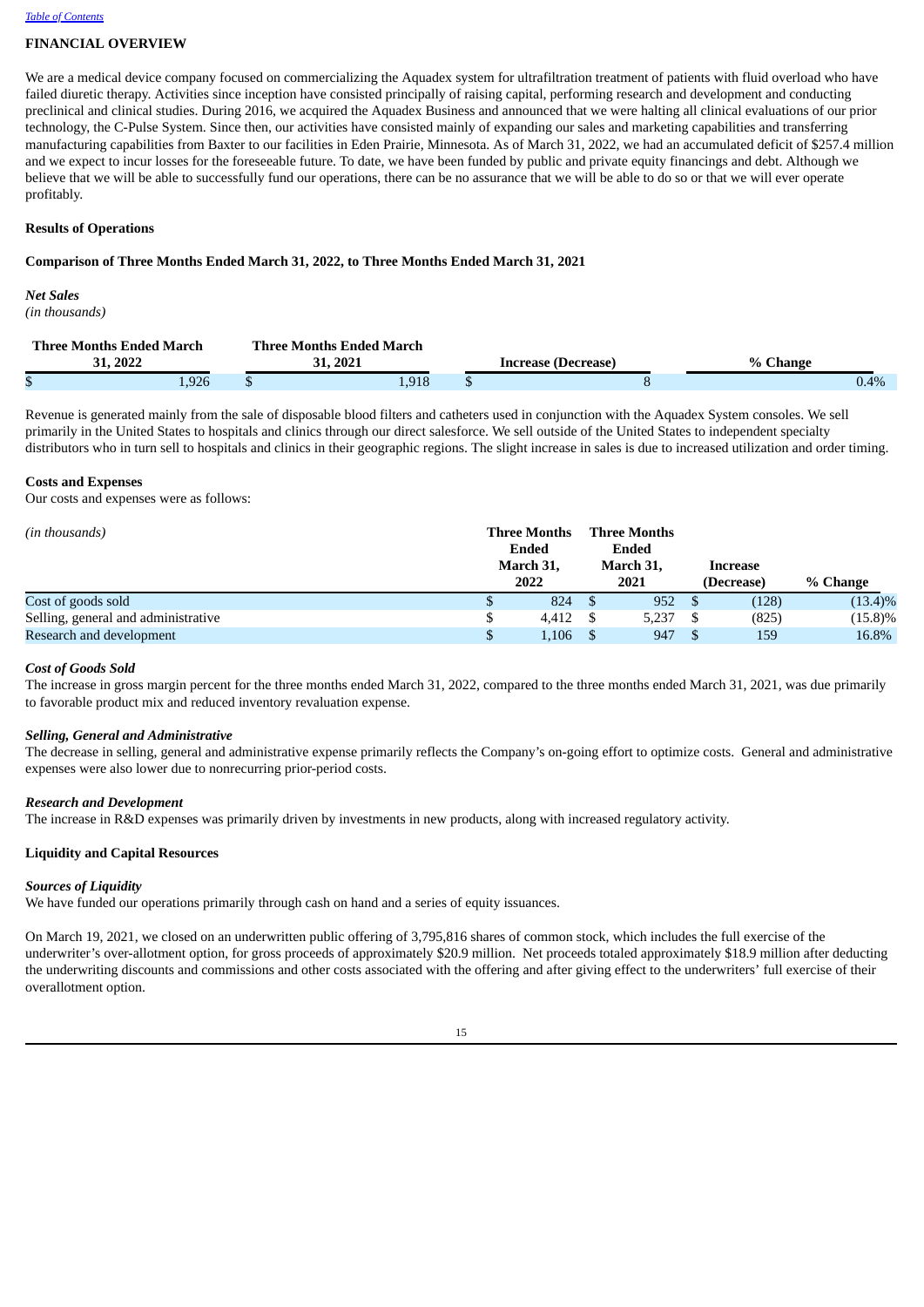On September 17, 2021, the Company closed on an underwritten public offering of 4,005,588 shares of common stock, for gross proceeds of approximately \$10.0 million. Net proceeds totaled approximately \$9.0 million after deducting the underwriting discounts and commissions and other costs associated with the offering and after giving effect to the underwriters' full exercise of their overallotment option.

As of March 31, 2022 and December 31, 2021, cash and cash equivalents were \$19.3 million and \$24.2 million, respectively. Our business strategy and ability to fund our operations in the future depends in part on our ability to grow the Aquadex Business by establishing a sales force, selling our products to hospitals and other healthcare facilities, and controlling costs. While we expect to continue to receive proceeds from the exercise of warrants, we will likely need to seek additional financing in the future, which, to date, has been through offerings of our equity. The disruption created by COVID-19 in our operations, our sales outlook, and the capital markets where we would seek such financing, have created uncertainty about our ability to access the capital markets in future periods.

# *Cash Flows from Operating Activities*

Net cash used in operating activities was \$4.8 million and \$5.4 million for the three months ended March 31, 2022, and 2021, respectively. The net cash used in each of these periods primarily reflects the net loss for those periods, offset in part by stock-based compensation, depreciation and amortization, and the effects of changes in operating assets and liabilities, including working capital.

#### *Cash Flows from Investing Activities*

Net cash used in investing activities was \$70,000 and \$56,000 for the three months ended March 31, 2022, and March 31, 2021, respectively. The cash used in investing activities was for the purchase of manufacturing, laboratory and office equipment.

#### *Cash Flows from (used in) Financing Activities*

As described above, net cash provided by financing activities was (\$6,000) and \$18.9 million for the three months ended March 31, 2022, and 2021, respectively.

# *Capital Resource Requirements*

As of March 31, 2022, we did not have any material commitments for capital expenditures.

# **Off-Balance Sheet Arrangements**

We have no off-balance sheet transactions, arrangements, obligations (including contingent obligations), or other relationships with unconsolidated entities or other persons that have, or may have, a material effect on our financial condition, changes in financial condition, revenues or expenses, results of operations, liquidity, capital expenditures or capital resources

#### **Forward-Looking Statements and Risk Factors**

Certain statements in this Quarterly Report on Form 10-Q are forward-looking statements within the meaning of the safe harbor provisions of Section 27A of the Securities Act of 1933, as amended, and Section 21E of the Securities Exchange Act of 1934, as amended ("Exchange Act"), that are based on management's beliefs, assumptions and expectations and information currently available to management. All statements that address future operating performance, events or developments that we expect or anticipate will occur in the future are forward-looking statements, including without limitation, our expectations regarding the potential impacts of the COVID-19 pandemic on our business operations, cash flow, business development, and employees, our ability to execute on our strategic realignments, our post-market clinical data collection activities, benefits of our products to patients, our expectations with respect to product development and commercialization efforts, our ability to increase market and physician acceptance of our products, potentially competitive product offerings, the possibility that we may be unable to raise sufficient funds necessary for our anticipated operations, intellectual property protection, our ability to integrate acquired businesses, our expectations regarding anticipated synergies with and benefits from acquired businesses and other risks and uncertainties described in our filings with the SEC. In some cases, you can identify forward-looking statements by the following words: "anticipate," "believe," "continue," "could," "estimate," "expect," "intend," "may," "ongoing," "plan," "potential," "predict," "project," "should," "will," "would" or the negative of these terms or other comparable terminology, although not all forward-looking statements contain these words. Management believes that these forward-looking statements are reasonable as and when made. However, you should not place undue reliance on forward-looking statements because they speak only as of the date when made. We undertake no obligation to revise any forward-looking statements in order to reflect events or circumstances that might subsequently arise. Forward-looking statements are subject to a number of risks and uncertainties that could cause actual events to adversely differ from the expectations indicated in these forward-looking statements, including without limitation, the risks and uncertainties described in our Annual Report on Form 10-K for the fiscal year ended December 31, 2021, in other reports filed thereafter with the SEC, which risk factors may by updated from time to time, and in this Quarterly Report on Form 10-Q for the quarter ended March 31, 2022. We operate in an evolving environment. New risk factors and uncertainties may emerge from time to time, and it is not possible for us to predict all risk factors and uncertainties. We may not actually achieve the plans, projections or expectations disclosed in forward-looking statements, and actual results, developments or events could differ materially from those disclosed in the forward-looking statements. Forward-looking statements are subject to a number of risks and uncertainties, including without limitation, the possibility that regulatory authorities do not accept our application or approve the marketing of our products, the possibility we may be unable to raise the funds necessary for the development and commercialization of our products, and those described in our filings with the SEC.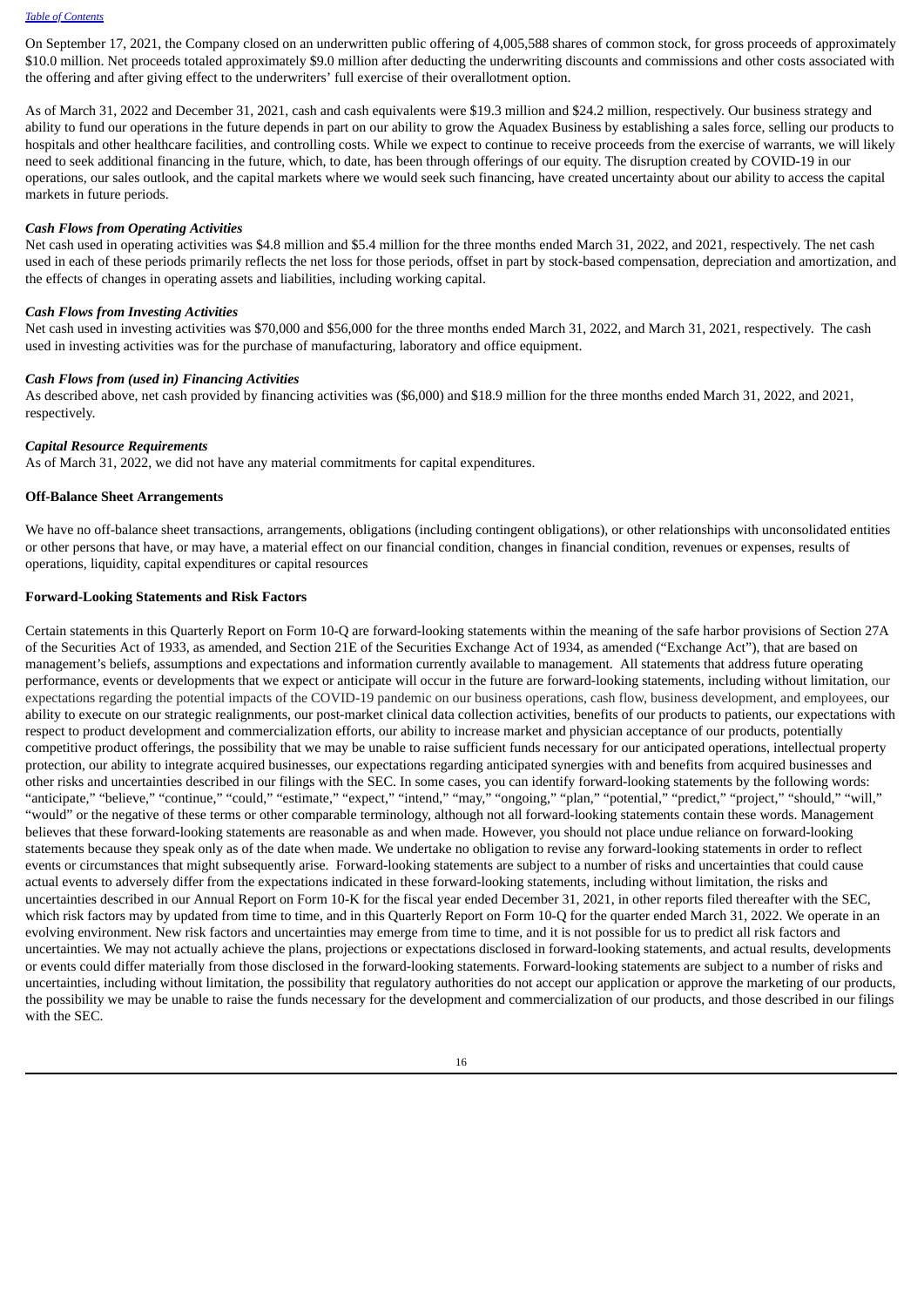# <span id="page-16-0"></span>**ITEM 3. QUANTITATIVE AND QUALITATIVE DISCLOSURES ABOUT MARKET RISK**

Not applicable.

# <span id="page-16-1"></span>**ITEM 4. CONTROLS AND PROCEDURES**

# **Evaluation of Disclosure Controls and Procedures**

We maintain disclosure controls and procedures that are designed to ensure that information required to be disclosed in our Exchange Act reports is recorded, processed, summarized and reported within the time periods specified in the SEC rules and forms and that such information is accumulated and communicated to our management, including our Chief Executive Officer and Principal Financial Officer (together, the "Certifying Officers"), as appropriate, to allow for timely decisions regarding required disclosure.

In designing and evaluating disclosure controls and procedures, management recognizes that any controls and procedures, no matter how well designed and operated, can provide only reasonable, not absolute, assurance of achieving the desired objectives. Also, the design of a control system must reflect the fact that there are resource constraints, and the benefits of controls must be considered relative to their costs. Because of the inherent limitations in all control systems, no evaluation of controls can provide absolute assurance that misstatements due to error or fraud will not occur or that all control issues and instances of fraud, if any, have been detected. These inherent limitations include the realities that judgments in decision-making can be faulty and that breakdowns can occur because of simple error or mistake. The design of any system of controls is based, in part, upon certain assumptions about the likelihood of future events and there can be no assurance that any design will succeed in achieving its stated goals under all potential future conditions.

As of March 31, 2022, the end of the period covered by this report, we conducted an evaluation, under the supervision and with the participation of management, including the Certifying Officers, of the effectiveness of the design and operation of our disclosure controls and procedures as defined in Rules 13a-15(e) and 15d-15(e) of the Exchange Act. Our disclosure controls and procedures are designed to provide reasonable assurance of achieving their stated objectives. Based on their evaluation, our Chief Executive Officer and Principal Financial Officer concluded that our disclosure controls and procedures were effective as of March 31, 2022.

# **Changes in Internal Controls over Financial Reporting**

There was no change in our internal control over financial reporting during our most recently completed fiscal quarter that has materially affected, or is reasonably likely to materially affect, our internal control over financial reporting.

# **PART II—OTHER INFORMATION**

# <span id="page-16-2"></span>**ITEM 1. LEGAL PROCEEDINGS**

We are not currently subject to any legal proceedings.

#### <span id="page-16-3"></span>**ITEM 1A. RISK FACTORS**

You should carefully consider the risks and uncertainties we describe in our Annual Report on Form 10-K for the year ended December 31, 2021, and in other reports filed thereafter with the SEC, before deciding to invest in or retain shares of our common stock. There have been no material changes to the Risk Factors previously disclosed in our Annual Report on Form 10-K for the year ended December 31, 2021.

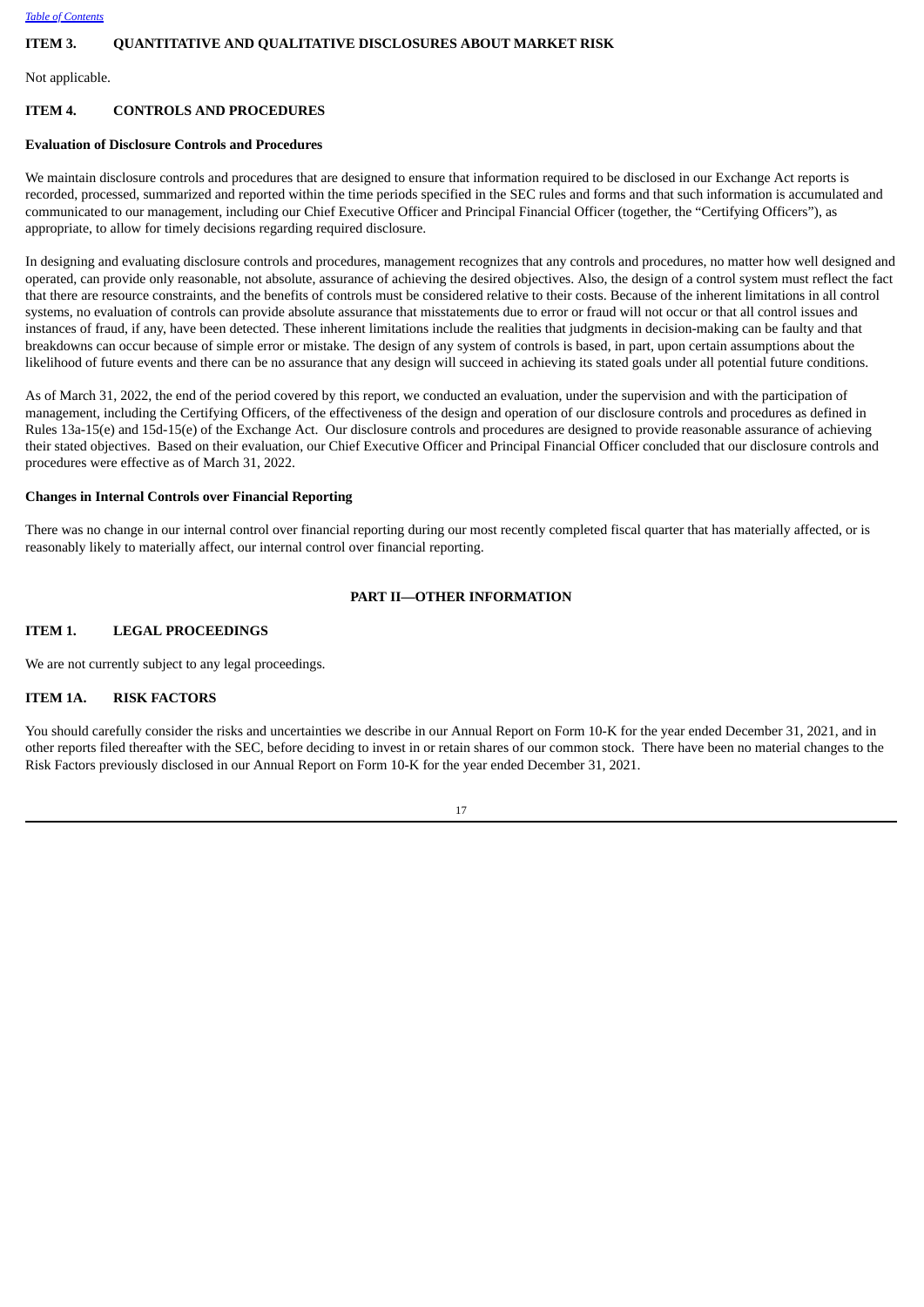| <b>Table of Contents</b> |
|--------------------------|
|                          |

<span id="page-17-2"></span><span id="page-17-1"></span><span id="page-17-0"></span>

| ITEM 2.         | UNREGISTERED SALES OF EQUITY SECURITIES AND USE OF PROCEEDS |
|-----------------|-------------------------------------------------------------|
| None.           |                                                             |
| ITEM 3.         | <b>DEFAULTS UPON SENIOR SECURITIES</b>                      |
| Not applicable. |                                                             |
| ITEM 4.         | <b>MINE SAFETY DISCLOSURES</b>                              |
| Not applicable. |                                                             |
| ITEM 5.         | <b>OTHER INFORMATION</b>                                    |
| None.           |                                                             |
| ITEM 6.         | <b>EXHIBITS</b>                                             |

<span id="page-17-4"></span><span id="page-17-3"></span>The exhibits filed as part of this Quarterly Report on Form 10-Q are listed in the Exhibit Index below.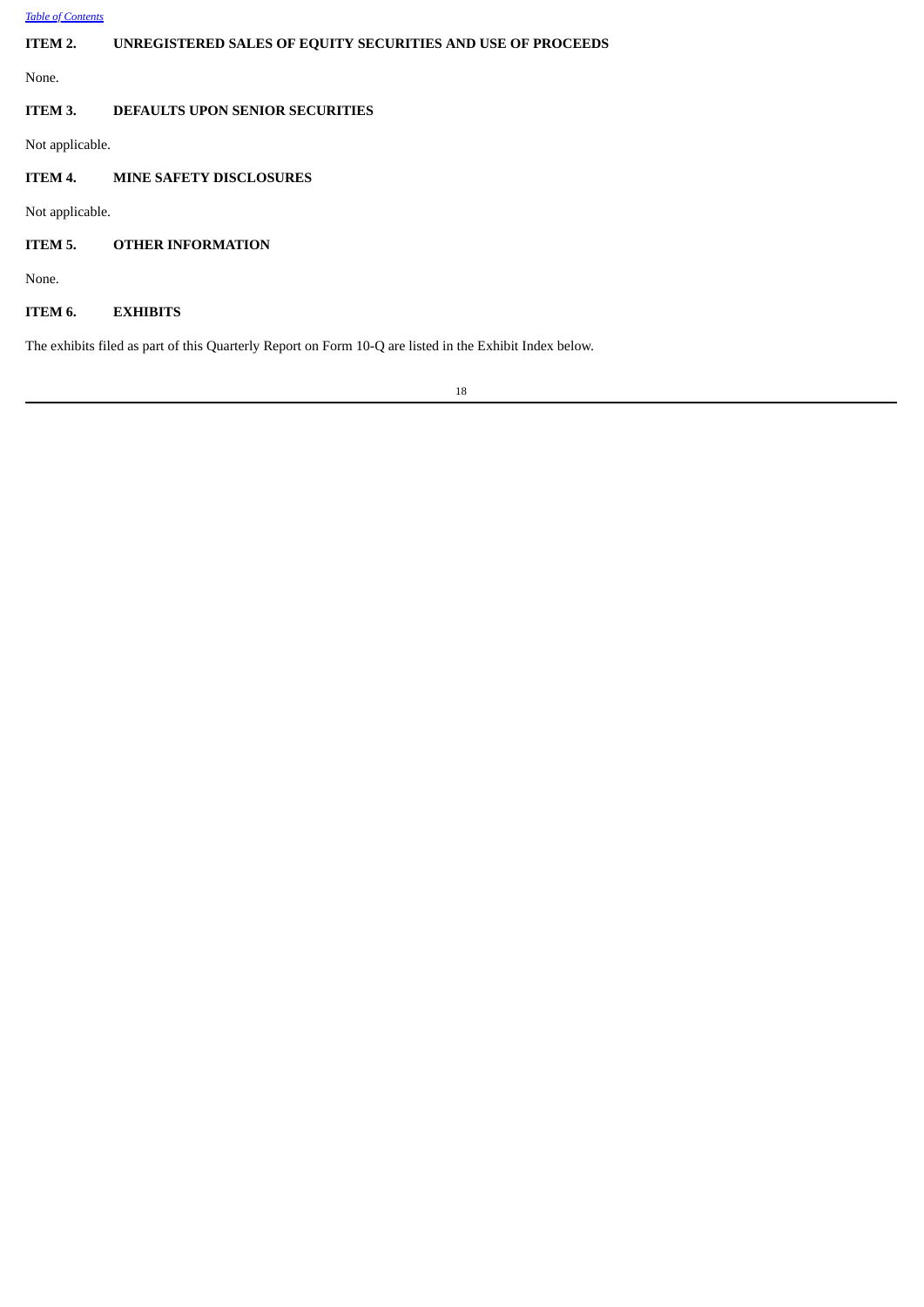# **Exhibit Index Nuwellis, Inc. Form 10-Q for the Quarterly Period Ended March 31, 2022**

|                |                                                                                                                         |         | <b>Incorporated By Reference</b> |                             |                |                          |
|----------------|-------------------------------------------------------------------------------------------------------------------------|---------|----------------------------------|-----------------------------|----------------|--------------------------|
| <b>Exhibit</b> |                                                                                                                         |         | <b>File</b>                      |                             | <b>Exhibit</b> | Furnished<br>Filed       |
| <b>Number</b>  | <b>Exhibit Description</b>                                                                                              | Form    | <b>Number</b>                    | <b>Date of First Filing</b> | <b>Number</b>  | <b>Herewith Herewith</b> |
| 3.1            | Fourth Amended and Restated Certificate<br>of Incorporation                                                             | 10      | 001-35312                        | February 1, 2012            | 3.1            |                          |
| 3.2            | Certificate of Amendment to the Fourth<br>Amended and Restated Certificate of<br>Incorporation                          | $8-K$   | 001-35312                        | January 13, 2017            | 3.1            |                          |
| 3.3            | Certificate of Amendment to the Fourth<br>Amended and Restated Certificate of<br>Incorporation                          | $8-K$   | 001-35312                        | May 23, 2017                | 3.1            |                          |
| 3.4            | Certificate of Amendment to the Fourth<br>Amended and Restated Certificate of<br>Incorporation                          | $8-K$   | 001-35312                        | October 12, 2017            | 3.1            |                          |
| 3.6            | Certificate of Amendment to Fourth<br>Amended and Restated Certificate of<br>Incorporation                              | $8-K/A$ | 001-35312                        | October 16, 2020            | 3.1            |                          |
| 3.7            | Certificate of Amendment to Fourth<br>Amended and Restated Certificate of<br>Incorporation                              | $8-K$   | 001-35312                        | January 2, 2019             | 3.1            |                          |
| 3.8            | Certificate of Amendment to Fourth<br>Amended and Restated Certificate of<br>Incorporation                              | $8-K$   | 001-35312                        | April 27, 2021              | 3.1            |                          |
| 3.9            | Form of Certificate of Designation of<br>Series A Junior Participating Preferred<br><b>Stock</b>                        | $8-K$   | 001-35312                        | June 14, 2013               | 3.1            |                          |
| 3.10           | Form of Certificate of Designation of<br>Preferences, Rights and Limitations of<br>Series F Convertible Preferred Stock | $S-1/A$ | 333-221010                       | November 17, 2017           | 3.7            |                          |
| 3.11           | Certificate of Designation of Preferences,<br>Rights and Limitations of Series G<br><b>Convertible Preferred Stock</b>  | $8-K$   | 001-35312                        | March 13, 2019              | 3.1            |                          |
| 3.12           | Certificate of Designation of Preferences,<br>Rights and Limitations of Series H<br><b>Convertible Preferred Stock</b>  | $8-K$   | 001-35312                        | January 29, 2020            | 3.1            |                          |
| 3.13           | Third Amended and Restated Bylaws                                                                                       | $8-K$   | 001-35312                        | April 27, 2021              | 3.2            |                          |
| 10.1           | First Amendment to the 2021 Inducement<br>Plan                                                                          | $8-K$   | 001-35312                        | April 21, 2022              | 10.1           |                          |
|                |                                                                                                                         |         |                                  |                             |                |                          |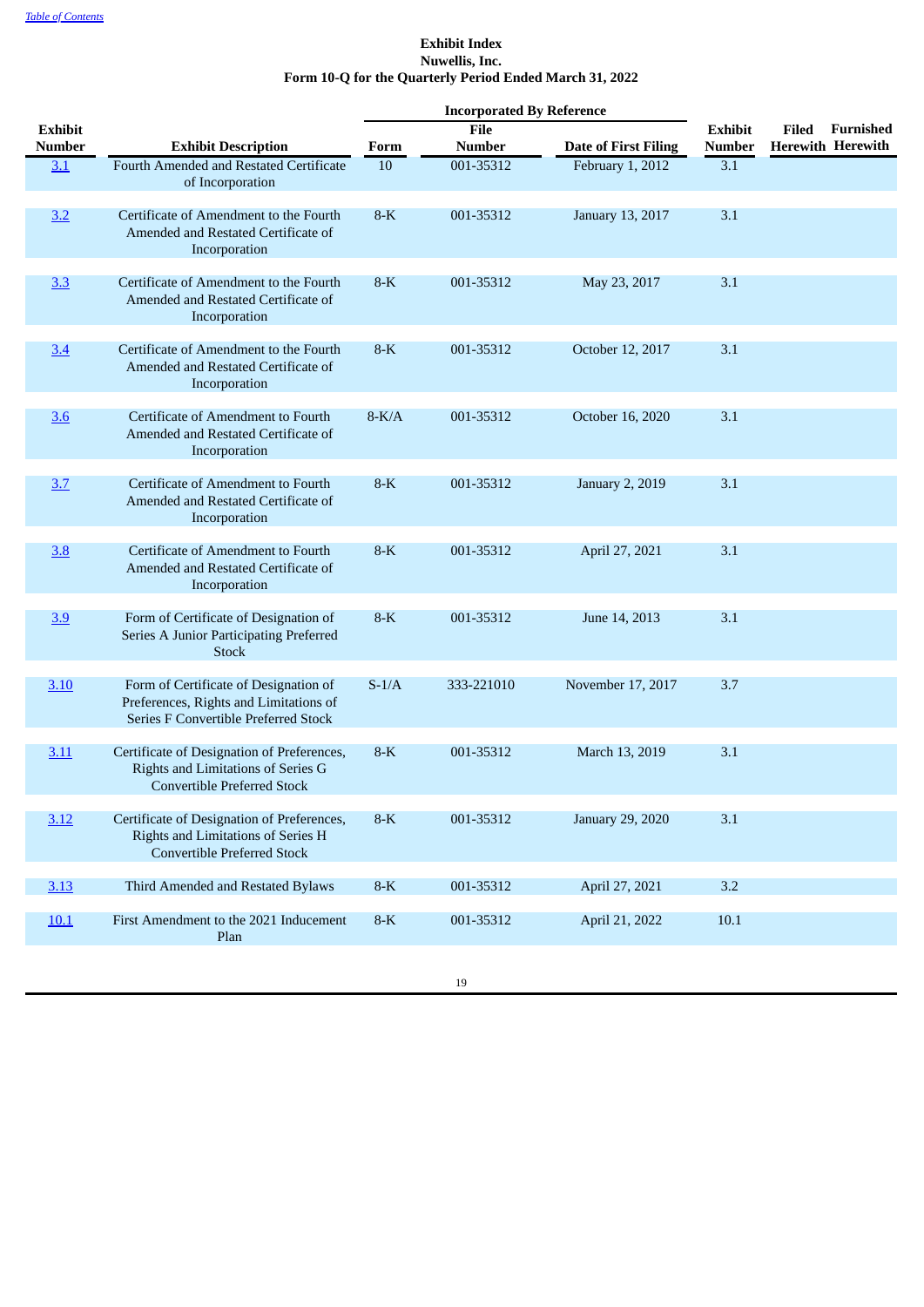|                |                                                                                                                  |      | <b>Incorporated By Reference</b> |                             |                |                          |           |
|----------------|------------------------------------------------------------------------------------------------------------------|------|----------------------------------|-----------------------------|----------------|--------------------------|-----------|
| <b>Exhibit</b> |                                                                                                                  |      | File                             |                             | <b>Exhibit</b> | Filed                    | Furnished |
| <b>Number</b>  | <b>Exhibit Description</b>                                                                                       | Form | <b>Number</b>                    | <b>Date of First Filing</b> | <b>Number</b>  | <b>Herewith Herewith</b> |           |
| 31.1           | <b>Certification of Chief Executive Officer</b><br>pursuant to Section 302 of the Sarbanes-<br>Oxley Act of 2002 |      |                                  |                             |                | $\mathbf X$              |           |
|                |                                                                                                                  |      |                                  |                             |                |                          |           |
| 31.2           | Certification of Chief Financial Officer<br>pursuant to Section 302 of the Sarbanes-<br>Oxley Act of 2002        |      |                                  |                             |                | X                        |           |
|                | <b>Certification of Chief Executive Officer</b>                                                                  |      |                                  |                             |                |                          | X         |
| 32.1           | pursuant to Section 906 of the Sarbanes-<br>Oxley Act of 2002                                                    |      |                                  |                             |                |                          |           |
|                |                                                                                                                  |      |                                  |                             |                |                          |           |
| 32.2           | Certification of Chief Financial Officer<br>pursuant to Section 906 of the Sarbanes-<br>Oxley Act of 2002        |      |                                  |                             |                |                          | X         |
| 101.INS        | Inline XBRL Instance Document                                                                                    |      |                                  |                             |                | $\mathbf{X}$             |           |
|                |                                                                                                                  |      |                                  |                             |                |                          |           |
| 101.SCH        | Inline XBRL Taxonomy Extension<br>Schema Document                                                                |      |                                  |                             |                | X                        |           |
| 101.CAL        | <b>Inline XBRL Taxonomy Extension</b>                                                                            |      |                                  |                             |                | $\mathbf X$              |           |
|                | <b>Calculation Linkbase Document</b>                                                                             |      |                                  |                             |                |                          |           |
| 101.DEF        | Inline XBRL Taxonomy Extension<br><b>Definition Linkbase Document</b>                                            |      |                                  |                             |                | X                        |           |
|                |                                                                                                                  |      |                                  |                             |                |                          |           |
| 101.LAB        | Inline XBRL Taxonomy Extension Label<br><b>Linkbase Document</b>                                                 |      |                                  |                             |                | X                        |           |
| 101.PRE        | Inline XBRL Taxonomy Extension                                                                                   |      |                                  |                             |                | X                        |           |
|                | <b>Presentation Linkbase Document</b>                                                                            |      |                                  |                             |                |                          |           |
| 104            | Cover Page Interactive Data File                                                                                 |      |                                  |                             |                | X                        |           |
|                | (formatted as Inline XBRL and contained<br>in Exhibit 101)                                                       |      |                                  |                             |                |                          |           |
|                |                                                                                                                  |      |                                  |                             |                |                          |           |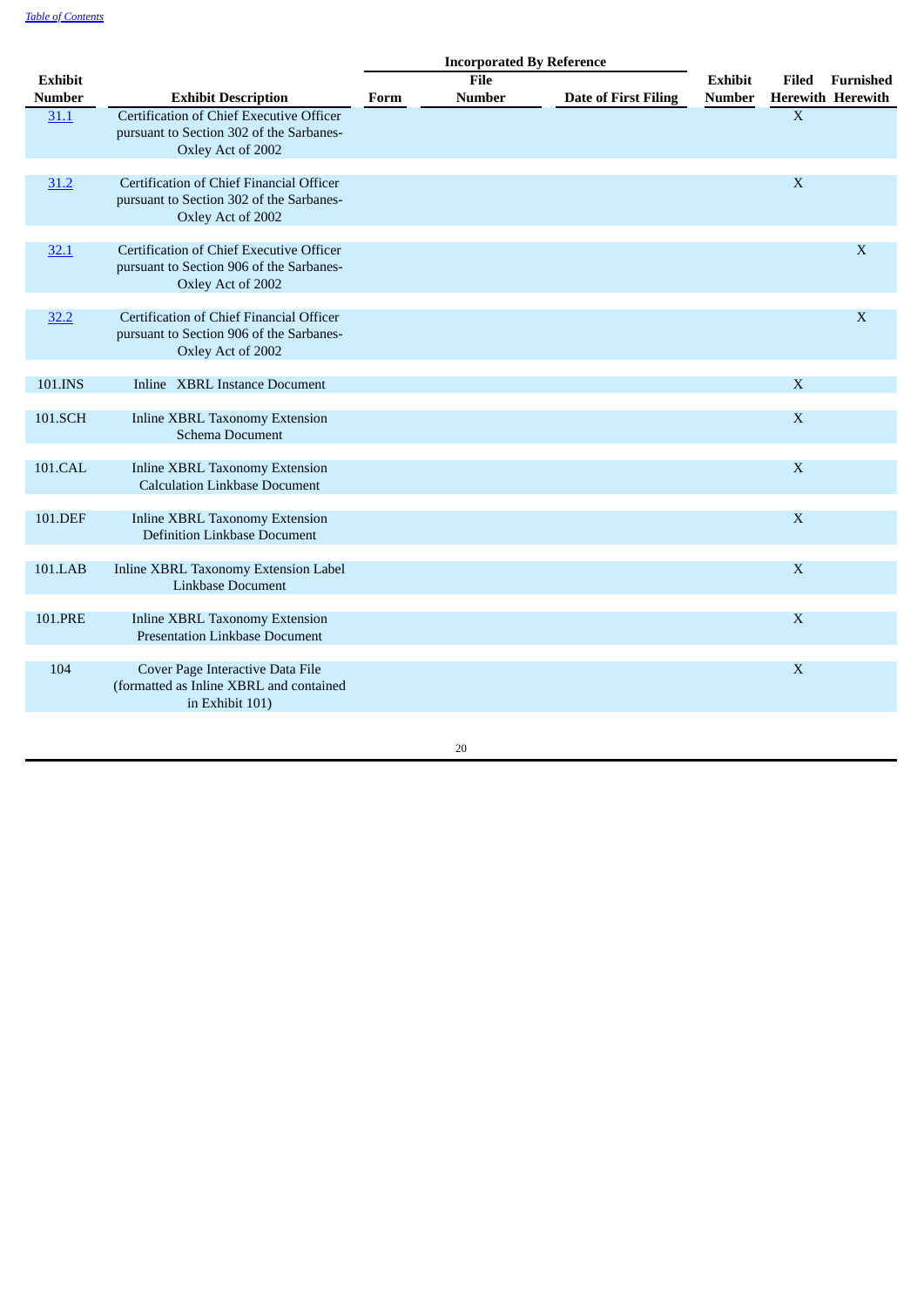# **SIGNATURES**

Pursuant to the requirements of the Securities Exchange Act of 1934, the registrant has duly caused this report to be signed on its behalf by the undersigned thereunto duly authorized.

|                    |     | Nuwellis, Inc.                 |
|--------------------|-----|--------------------------------|
| Date: May 12, 2022 | By: | /s/ Nestor Jaramillo, Jr.      |
|                    |     | Nestor Jaramillo, Jr.          |
|                    |     | <b>Chief Executive Officer</b> |
| Date: May 12, 2022 | By: | /s/ George Montague            |
|                    |     | George Montague                |
|                    |     | <b>Chief Financial Officer</b> |
|                    |     |                                |
|                    |     | 21                             |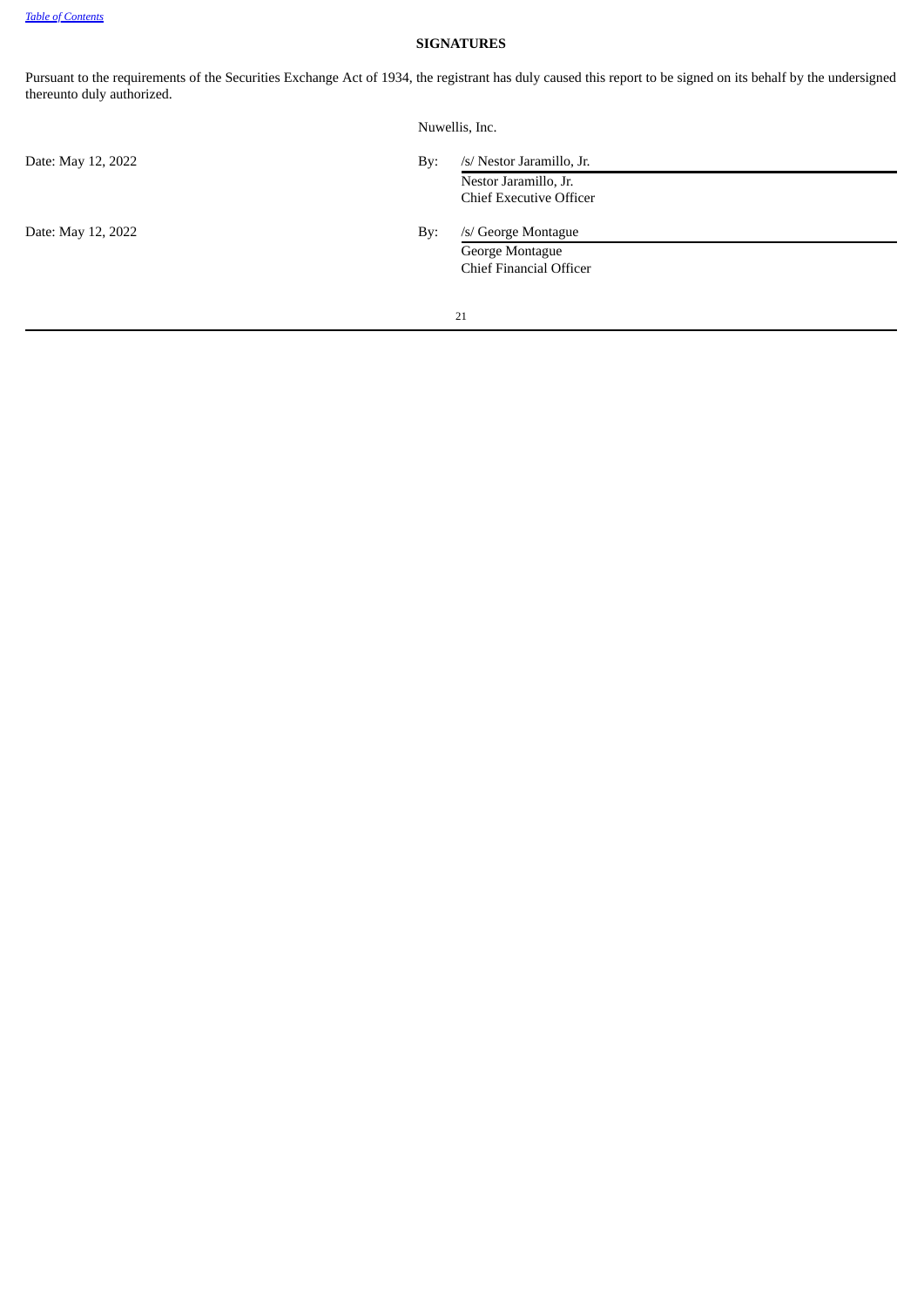# **CHIEF EXECUTIVE OFFICER'S 302 CERTIFICATION**

<span id="page-21-0"></span>I, Nestor Jaramillo, certify that:

- 1. I have reviewed this Quarterly Report on Form 10-Q of Nuwellis, Inc. for the quarterly period ended March 31, 2022;
- 2. Based on my knowledge, this report does not contain any untrue statement of a material fact or omit to state a material fact necessary to make the statements made, in light of the circumstances under which such statements were made, not misleading with respect to the period covered by this report;
- 3. Based on my knowledge, the financial statements, and other financial information included in this report, fairly present in all material respects the financial condition, results of operations and cash flows of the registrant as of, and for, the periods presented in this report;
- 4. The registrant's other certifying officer(s) and I are responsible for establishing and maintaining disclosure controls and procedures (as defined in Exchange Act Rules 13a-15(e) and 15d-15(e)) and internal control over financial reporting (as defined in Exchange Act Rules 13a-15(f) and 15d-15(f)) for the registrant and have:
	- a) Designed such disclosure controls and procedures, or caused such disclosure controls and procedures to be designed under our supervision, to ensure that material information relating to the registrant, including its consolidated subsidiaries, is made known to us by others within those entities, particularly during the period in which this report is being prepared;
	- b) Designed such internal control over financial reporting, or caused such internal control over financial reporting to be designed under our supervision, to provide reasonable assurance regarding the reliability of financial reporting and the preparation of financial statements for external purposes in accordance with generally accepted accounting principles;
	- c) Evaluated the effectiveness of the registrant's disclosure controls and procedures and presented in this report our conclusions about the effectiveness of the disclosure controls and procedures, as of the end of the period covered by this report based on such evaluation; and
	- d) Disclosed in this report any change in the registrant's internal control over financial reporting that occurred during the registrant's most recent fiscal quarter (the registrant's fourth fiscal quarter in the case of an annual report) that has materially affected, or is reasonably likely to materially affect, the registrant's internal control over financial reporting; and
- 5. The registrant's other certifying officer(s) and I have disclosed, based on our most recent evaluation of internal control over financial reporting, to the registrant's auditors and the audit committee of the registrant's board of directors (or persons performing the equivalent functions):
	- a) All significant deficiencies and material weaknesses in the design or operation of internal control over financial reporting which are reasonably likely to adversely affect the registrant's ability to record, process, summarize and report financial information; and
	- b) Any fraud, whether or not material, that involves management or other employees who have a significant role in the registrant's internal control over financial reporting.

Date: May 12, 2022 /s/ Nestor Jaramillo

Nestor Jaramillo Chief Executive Officer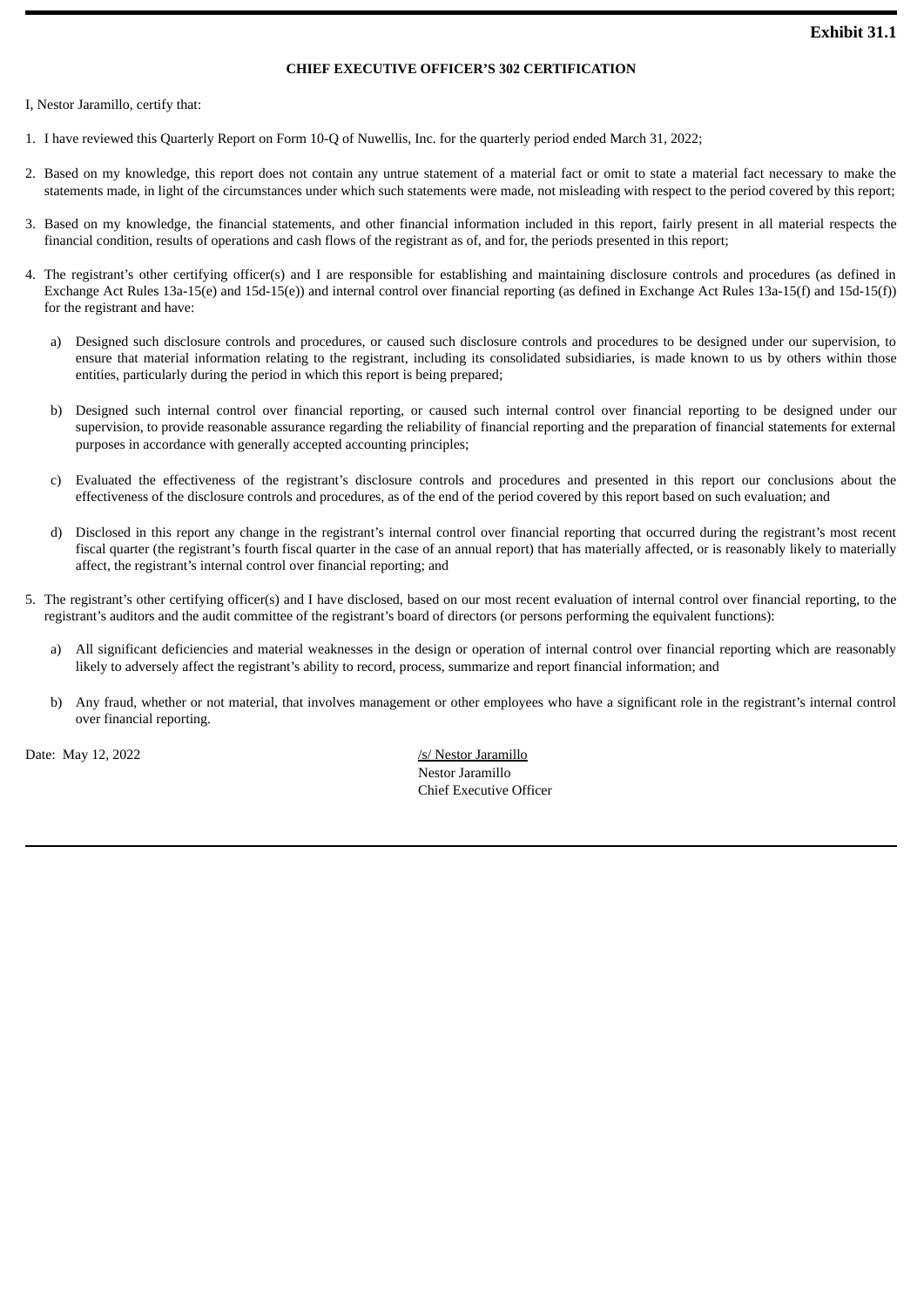# **CHIEF FINANCIAL OFFICER'S 302 CERTIFICATION**

<span id="page-22-0"></span>I, George Montague, certify that:

- 1. I have reviewed this Quarterly Report on Form 10-Q of Nuwellis, Inc. for the quarterly period ended March 31, 2022.
- 2. Based on my knowledge, this report does not contain any untrue statement of a material fact or omit to state a material fact necessary to make the statements made, in light of the circumstances under which such statements were made, not misleading with respect to the period covered by this report;
- 3. Based on my knowledge, the financial statements, and other financial information included in this report, fairly present in all material respects the financial condition, results of operations and cash flows of the registrant as of, and for, the periods presented in this report;
- 4. The registrant's other certifying officer(s) and I are responsible for establishing and maintaining disclosure controls and procedures (as defined in Exchange Act Rules 13a-15(e) and 15d-15(e)) and internal control over financial reporting (as defined in Exchange Act Rules 13a-15(f) and 15d-15(f)) for the registrant and have:
	- a) Designed such disclosure controls and procedures, or caused such disclosure controls and procedures to be designed under our supervision, to ensure that material information relating to the registrant, including its consolidated subsidiaries, is made known to us by others within those entities, particularly during the period in which this report is being prepared;
	- b) Designed such internal control over financial reporting, or caused such internal control over financial reporting to be designed under our supervision, to provide reasonable assurance regarding the reliability of financial reporting and the preparation of financial statements for external purposes in accordance with generally accepted accounting principles;
	- c) Evaluated the effectiveness of the registrant's disclosure controls and procedures and presented in this report our conclusions about the effectiveness of the disclosure controls and procedures, as of the end of the period covered by this report based on such evaluation; and
	- d) Disclosed in this report any change in the registrant's internal control over financial reporting that occurred during the registrant's most recent fiscal quarter (the registrant's fourth fiscal quarter in the case of an annual report) that has materially affected, or is reasonably likely to materially affect, the registrant's internal control over financial reporting; and
- 5. The registrant's other certifying officer(s) and I have disclosed, based on our most recent evaluation of internal control over financial reporting, to the registrant's auditors and the audit committee of the registrant's board of directors (or persons performing the equivalent functions):
	- a) All significant deficiencies and material weaknesses in the design or operation of internal control over financial reporting which are reasonably likely to adversely affect the registrant's ability to record, process, summarize and report financial information; and
	- b) Any fraud, whether or not material, that involves management or other employees who have a significant role in the registrant's internal control over financial reporting.

Date: May 12, 2022 */s/ George Montague* George Montague Chief Financial Officer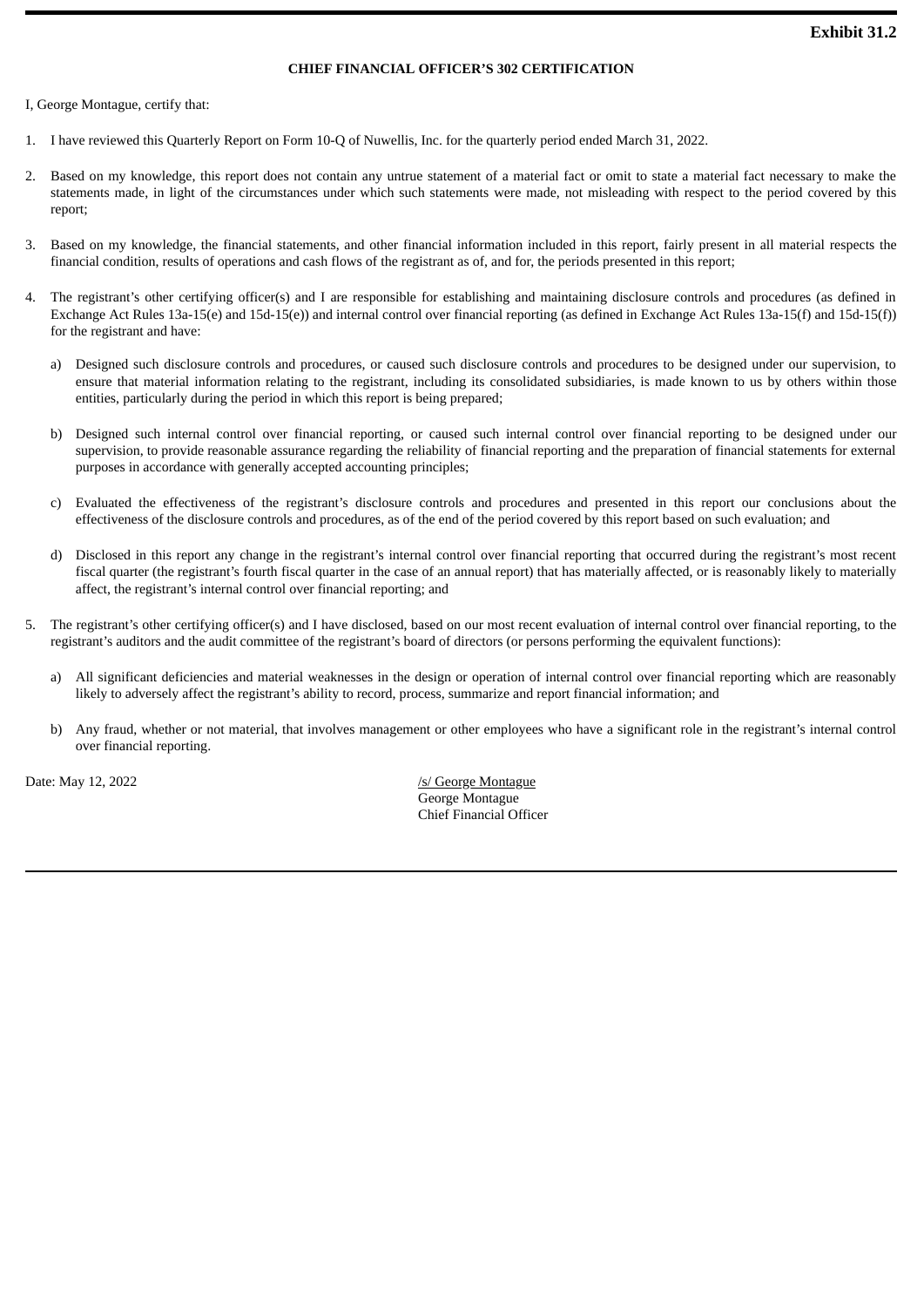# **CERTIFICATION PURSUANT TO 18 U.S.C. SECTION 1350, AS ADOPTED PURSUANT TO SECTION 906 OF THE SARBANES-OXLEY ACT OF 2002**

<span id="page-23-0"></span>In connection with the Quarterly Report of Nuwellis, Inc. (the *"Company"*) on Form 10-Q for the quarterly period ended March 31, 2022, as filed with the Securities and Exchange Commission on the date hereof (the *"Report"*), I, Nestor Jaramillo, Jr., Chief Executive Officer of the Company, certify, pursuant to 18 U.S.C. § 1350, as adopted pursuant to § 906 of the Sarbanes-Oxley Act of 2002, that:

(1) The Report fully complies with the requirements of Section 13(a) or 15(d) of the Securities Exchange Act of 1934; and

(2) The information contained in the Report fairly presents, in all material respects, the financial condition and results of operations of the Company.

Date: May 12, 2022 /s/ Nestor Jaramillo Nestor Jaramillo Chief Executive Officer